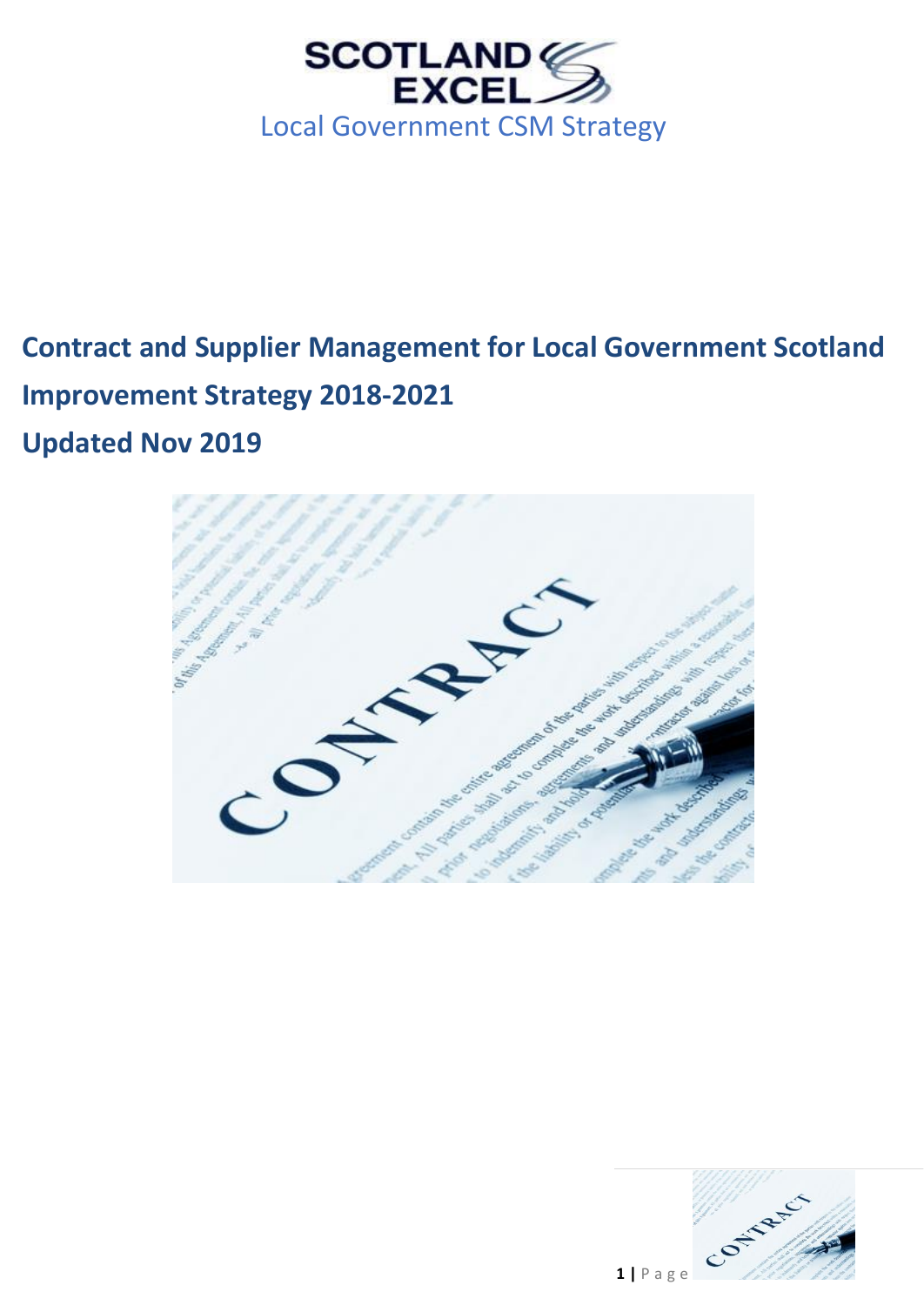

## Contents

| Introduction 2 |  |
|----------------|--|
|                |  |
|                |  |
|                |  |
|                |  |

## <span id="page-1-0"></span>Introduction

This strategy document sets out Scotland Excel's vision for Contract and Supplier Management (CSM) in the Scottish local government sector. It will outline how we will work towards achieving this. The strategy is focused on improving the understanding, resourcing, practice, systems and processes that will enable effective CSM in councils and member authorities.

In consultation with our member councils and senior leaders, the strategy will be reviewed every six months.

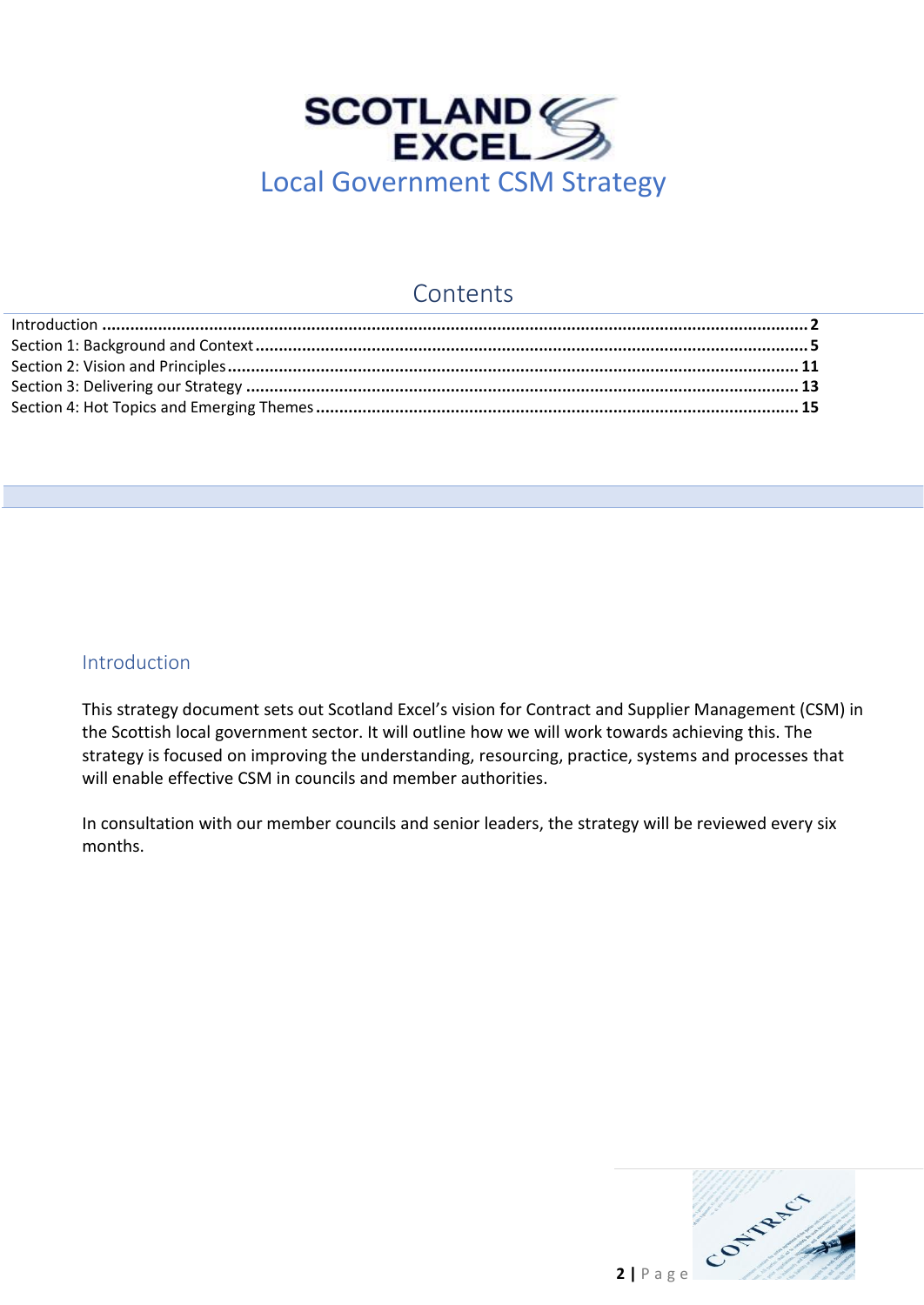

## **The Strategic Objectives of our 3-year strategy are:**

## **Effective models and resources**

- Promote investment in effective CSM resourcing
- Share and promote effective models of CSM in local authorities
- Review effective models and share best practice
- Practitioner Workshops & the Scotland Excel Academy

## **Leadership and Culture**

- Engage senior leaders across the sector in the importance of CSM
- Raise the profile of CSM across the sector
- Collaborate and customise a common approach to CSM
- Prove the value of CSM
- Foster a culture to embrace change and continuous improvement
- Foster a culture of teamwork and trust

## **Skills and Practice**

- Support councils and ensure staff have the skills necessary to undertake all aspects of CSM
- Develop and share excellent CSM practice across the local government sector
- Deliver effective CSM learning through the Scotland Excel Academy

## **Collaboration**

- Maximise the benefits of cross-sector collaboration in driving improvement in CSM
- Ensure Scotland Excel plays a lead role in shaping Scottish Government's CSM strategy and policy
- Consult widely, reach consensus and deploy best practice

## **ICT systems**

- Support councils to explore national and local technology solutions for effective CSM
- Share current information on procurement related ICT developments
- Share good practice on effective use and development of national technology solutions
- Ensure Scotland Excel plays a key role in shaping future developments of national technology solutions to ensure it is fit for purpose

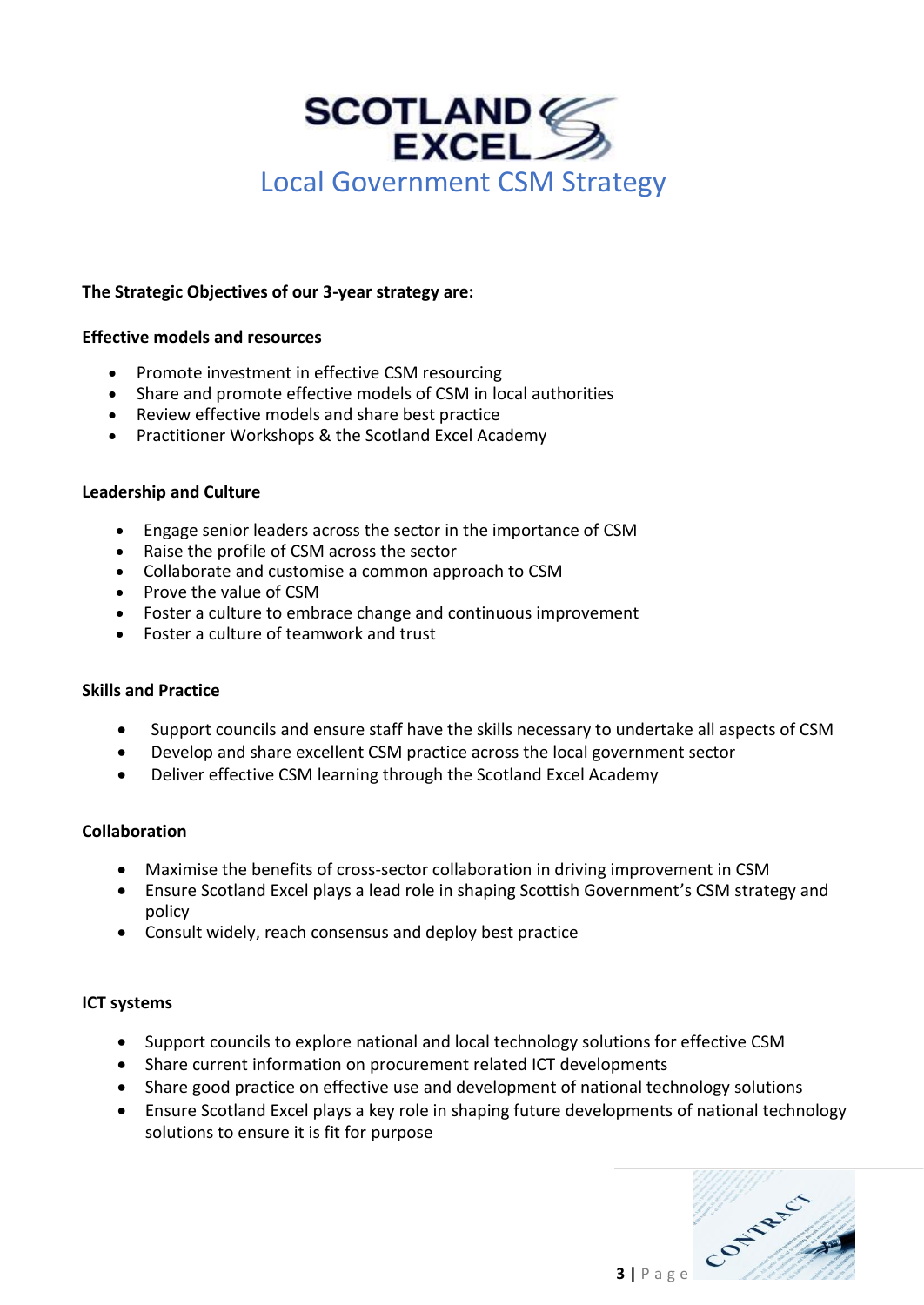

## **The Strategy is divided into four sections:**

**Section 1: Background and Context** – This section sets out why we need to focus on improving CSM across the local government sector and the key challenges we need to overcome to improve CSM.

**Section 2: Vision and Approach** – This section sets out our ambitious vision for CSM in local government, the principles and governance that will underpin our approach working towards this vision.

**Section 3: Delivering our Strategy - This section sets out the different strands of our** strategy, the specific actions and timelines we will take towards improving CSM.

**Section 4: Hot Topics & Emerging Themes** – This section details the real time adjustments, priorities and continuous improvements following six- monthly strategy reviews.

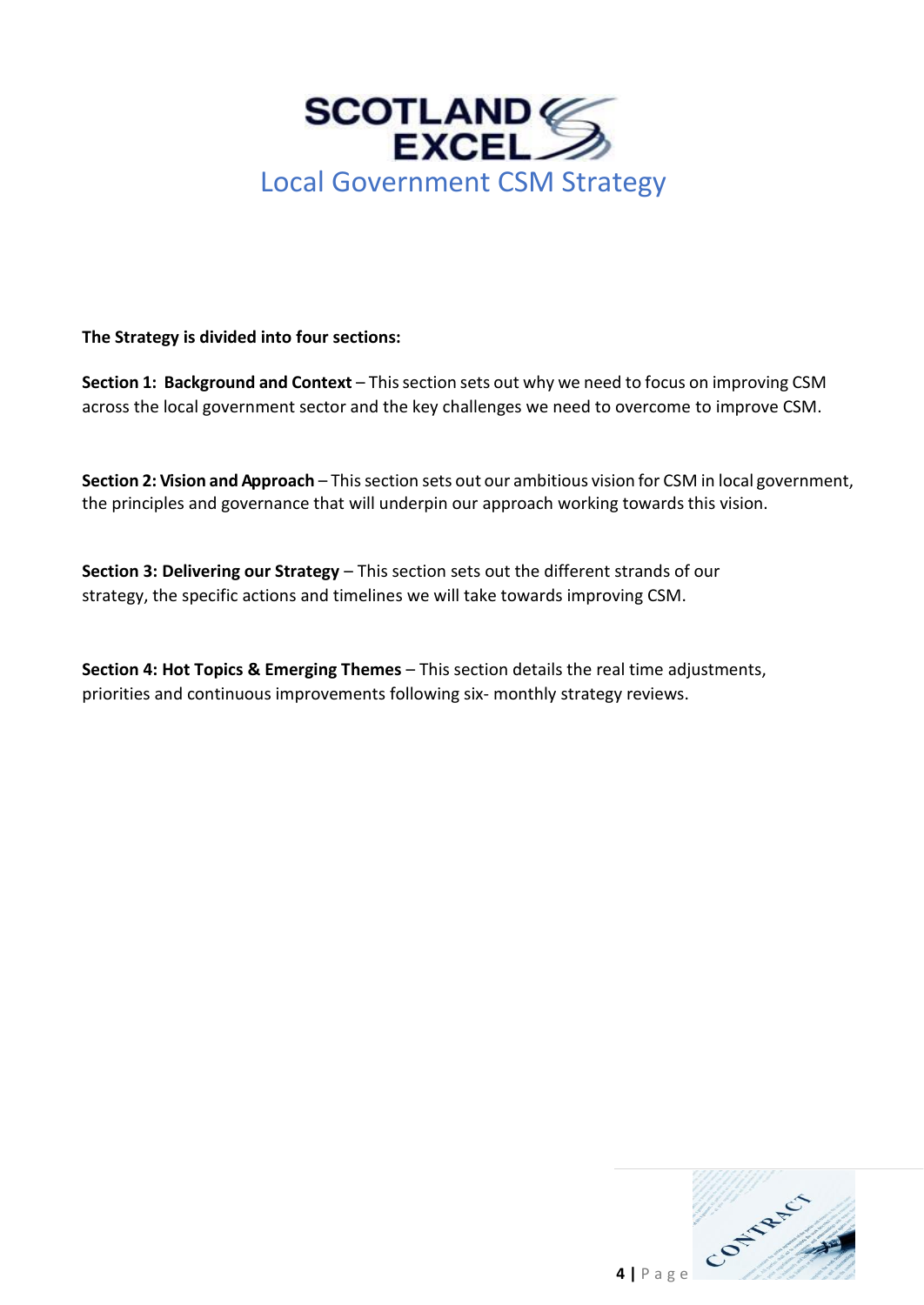

## <span id="page-4-0"></span>Section 1: Background and Context

Scotland Excel develop and manage collaborative contracts on behalf of local authorities and offer a range of services to help improve procurement performance. We also take an active role in championing the views of our sector within the wider public procurement landscape.

Effective Contract and Supplier Management will ensure a contract is successfully executed; clearly define roles and responsibilities of all parties; ensure open and honest communication with suppliers and key stakeholders; improve and develop relationships with key suppliers based on mutual trust and understanding; provide a formalised method of monitoring supplier performance against contract requirements; optimise the delivery of the service/works provision; maximise efficiencies throughout the supply chain during the entire life of the contract; monitor overall compliance; refine and improve Key Performance Indicators(KPIs) and give an overall holistic collaborative view of supplier performance.

It is widely recognised that CSM is an area that requires improvement within the public sector generally. For local authorities this is borne out by the most recent results from the Procurement and Commercial Improvement Programme (PCIP) where the CSM section is the lowest rated subject area and considering historical results from previous assessments, is the least advanced area over the last number of years.

In PCIP 2017 (formerly PCA), CSM at 51%, is a consistent area of lower performance across councils. (see diagram below).



# LA Level Performance by Section

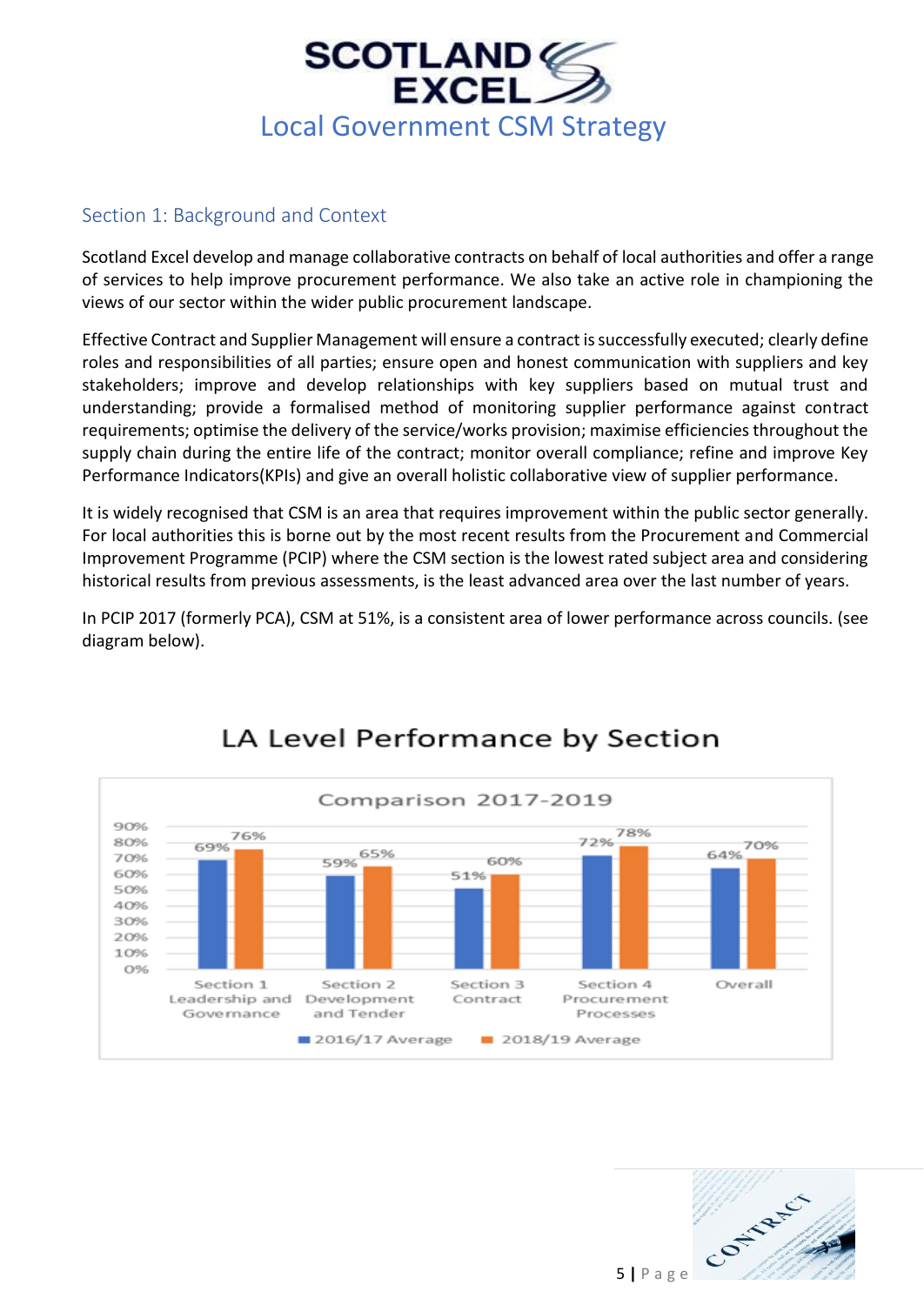

This pattern of results continued in the second round of PCIP assessments (2018-19), where the average score for CSM has improved to 60%, however 62% of councils scored below a level 3 for CSM. While this improving trend is recognised and welcomed there is still room for significant improvements.

Scotland Excel has a history of supporting our member councils and associate members to improve their procurement and commercial capability. To ensure that our members continue to deliver value for money services for their communities, it is key that we work with the sector and help support the challenges faced.

There are significant opportunities for savings and improvements through better CSM. A conservative estimate by industry leaders is that a minimum cost saving of 5% can be realised on contracts when CSM is increased and embedded in an organisation. [Research by the Local Government Association i](https://www.local.gov.uk/sites/default/files/documents/making-savings-contract-m-b8d.pdf)n England has shown that local authorities can make savings of 3-15% on the value of contracts after award.

There are many reasons why opportunities for savings and improvements emerge during the lifetime of a contract which can mean that the value captured at the point of the contract award is lost over time. Reasons include scope creep, ineffective performance incentives, poor communication and relationships, quality failures, lack of planning and demand management.

With Scottish councils spending over £6.5bn on externally contracted goods and services in 2017 and the continued pressure on reducing public sector budgets, the case for effective procurement and CSM is clear with much of this spend being for the delivery of key council services which support the most vulnerable people in communities across Scotland.

Although improvements have already been made, there is more to be done to ensure contracts and supplier relationships across local government are managed effectively; this is also true for the wider public sector.

The Scottish Government's Procurement Journey [https://www.procurementjourney.scot/procurement](https://www.procurementjourney.scot/procurement-journey)[journey](https://www.procurementjourney.scot/procurement-journey) is a source of guidance and documentation for the Scottish public sector which is updated on a continual basis with any changes in legislation or policy and facilitates best practice and consistency.

With over 65,000 suppliers delivering services for Scottish councils, the ability of councils to effectively manage contracts directly impacts the Scottish economy. Improving CSM has been identified as a key priority across the public sector and with limited resources, we need to ensure that efforts are focused on the correct priorities. A number of approaches currently exist or are being developed across the public sector.

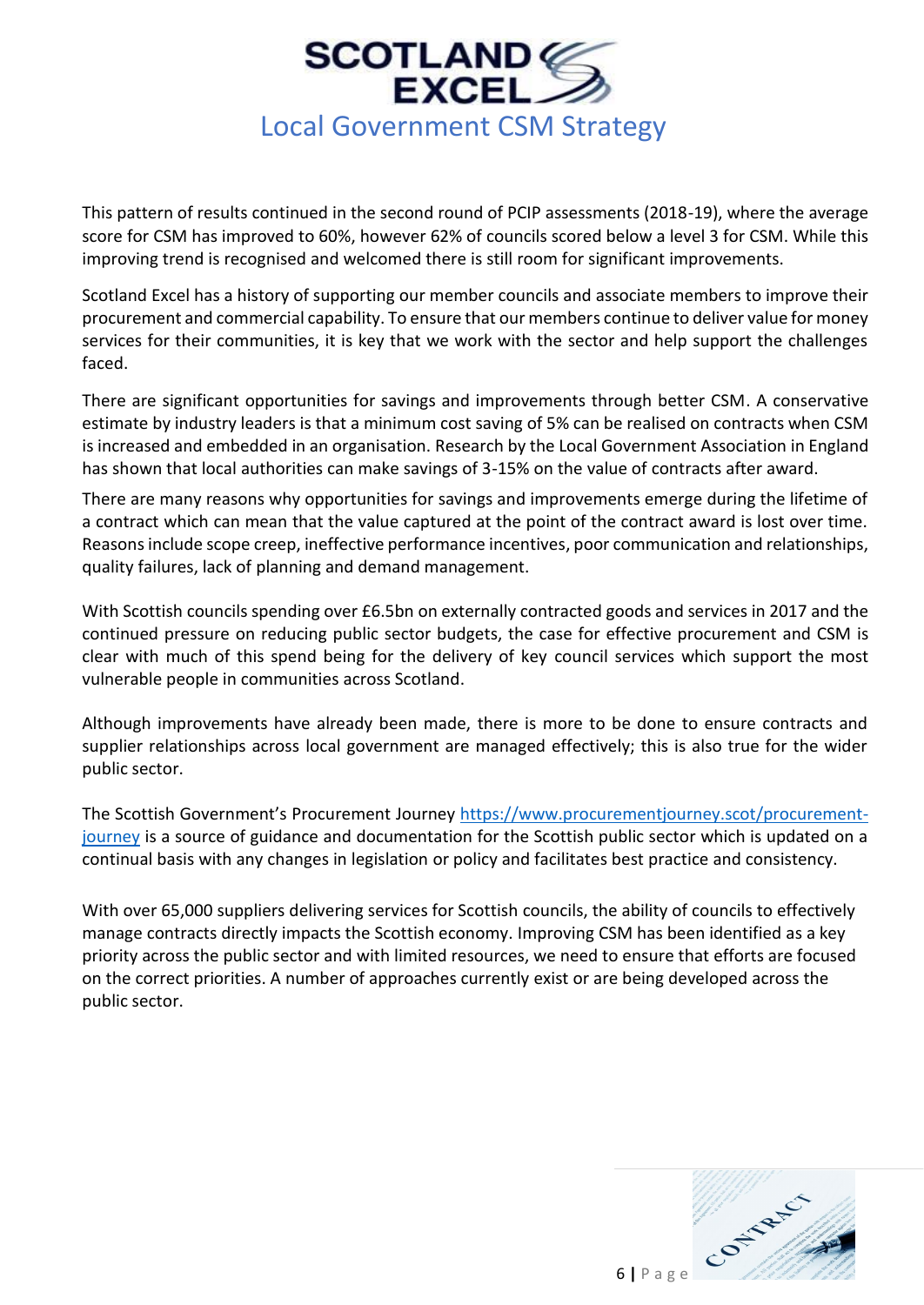

There are a range of cross-sector Strategic Forums which are undertaking different activities aimed at improving CSM. These include:

- **eCommerce & MI**: Piloting and demonstrating PCS-Tender contract and supplier management modules
- **Collaborative Leads Group**: Comparing CSM performance and case studies across sectors
- **Procurement Professional Development**: Developing, reviewing and delivering development and role profiles
- **Policy**: Developing Scottish Public Procurement Notices (SPPNs), establishing a National CSM Strategy
- **Best Practice**: Re-emphasize the importance of CSM activity across all relevant forums, sharing best practice, developing guidance and collaborating across the public sector

Scotland Excel is involved in all this activity, providing an opportunity to share, learn from and coordinate activities with our strategic partners.

At a Scotland Excel Cross Sector work-shop we posed the following questions to understand the context of CSM within organisations and to gather high-level feedback.

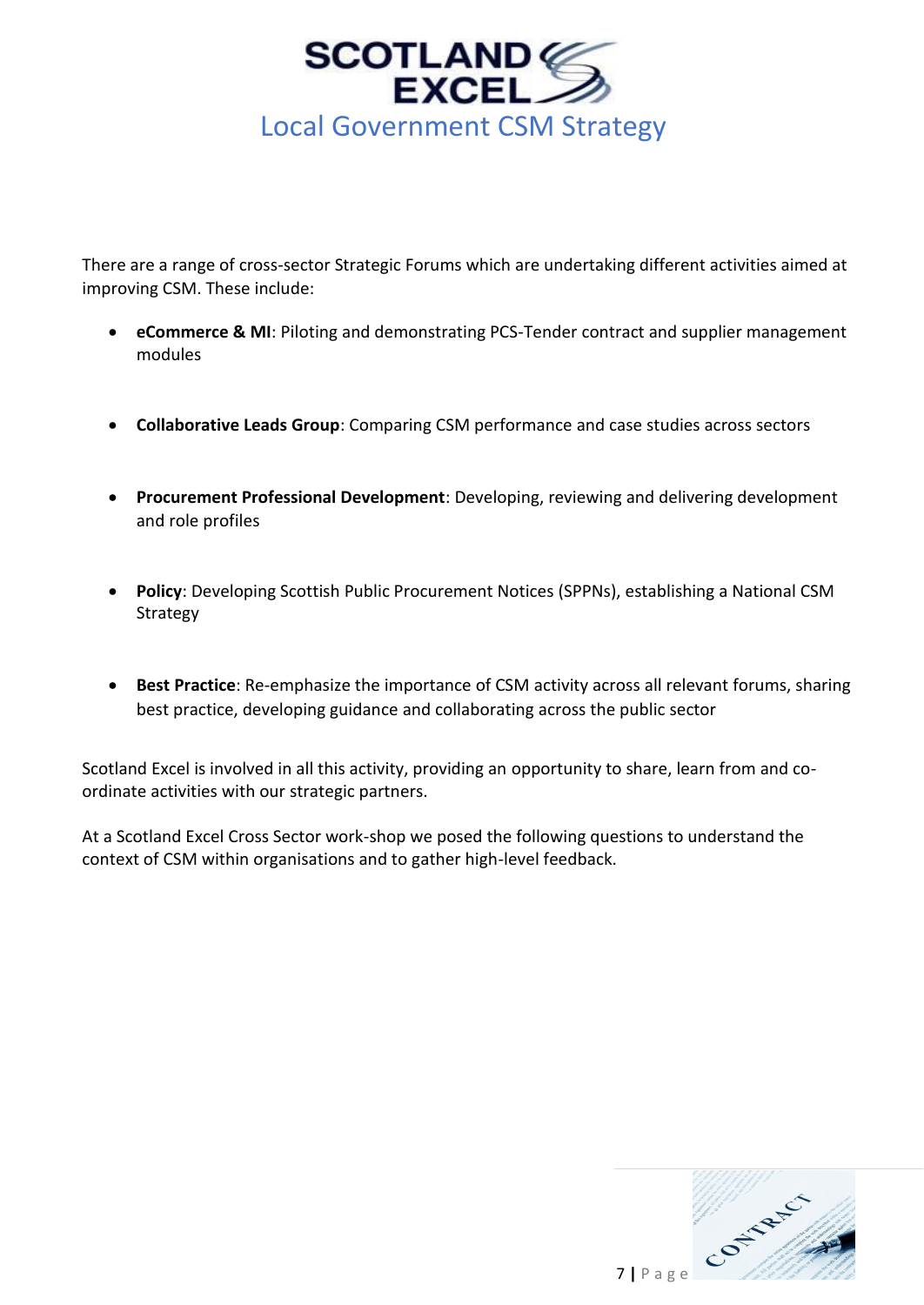

# The context... CSM in organisations



What ICT systems do you use to help you with contract and supplier management



## Where does responsibility for contract and supplier management sit in your organisation?



11

Source: Scotland Excel cross-sector workshop, Glasgow 2017

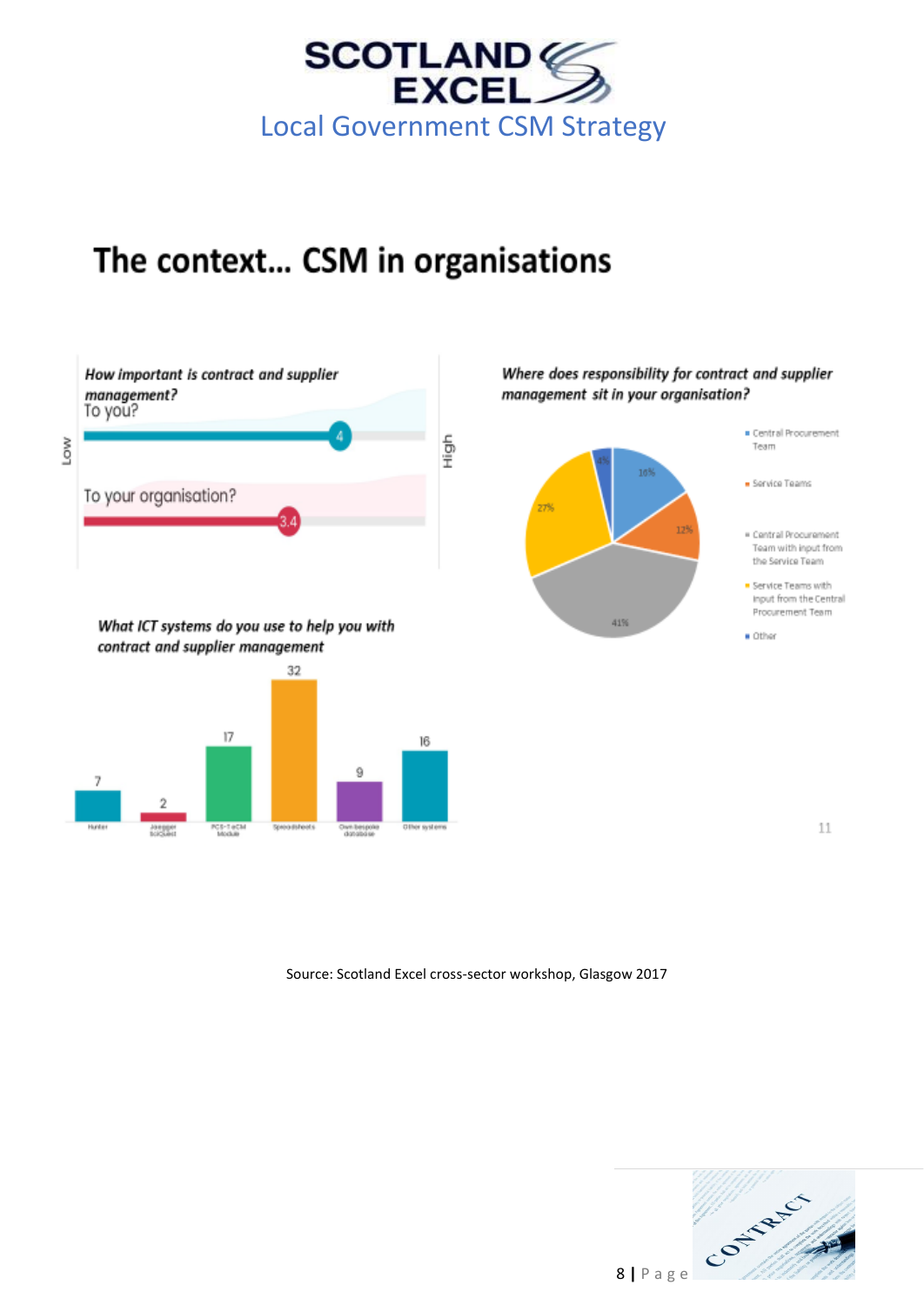

Our feedback analysis concludes that if we are to improve CSM across the local government sector we will need to focus on the following:

## **Securing leadership buy-in**

- Ensure there is high-level strategic focus on CSM across councils
- Ensure benefits of CSM are fully appreciated
- Ensure leadership direction on CSM modelling and ownership within councils

Three main local authority operating models have been identified from the survey feedback:

- Central Procurement only
- Delegated Services only
- Hybrid
	- $\circ$  68% of organisations have a mixed approach with input from central procurement and service teams. Of this 41% have the central procurement team leading and 27% have the services team leading

## **Overcoming structural and cultural barriers**

Responsibility for CSM is often dispersed in councils with accountability unclear.

Councils rightly focus heavily on the tendering aspects of procurement but sometimes this can affect the amount of time and resource dedicated to CSM.

This is reinforced by an approach that favours shorter term contracts. This can impede the development of effective, long term relationships with suppliers. It is important that we support councils to move beyond low value-added compliance based CSM and instead towards developing mutually beneficial trusting relationships with key suppliers.

## **Developing CSM skills and practice**

Scotland Excel has committed to supporting the development of skills necessary to support effective CSM. There are pockets of excellent practice in the sector which we can share across the community, and crucially, share with those that influence contract management activity out-with the procurement function. The Scotland Excel Academy will also provide first class learning, development and the necessary training required for delivery of good contract management.

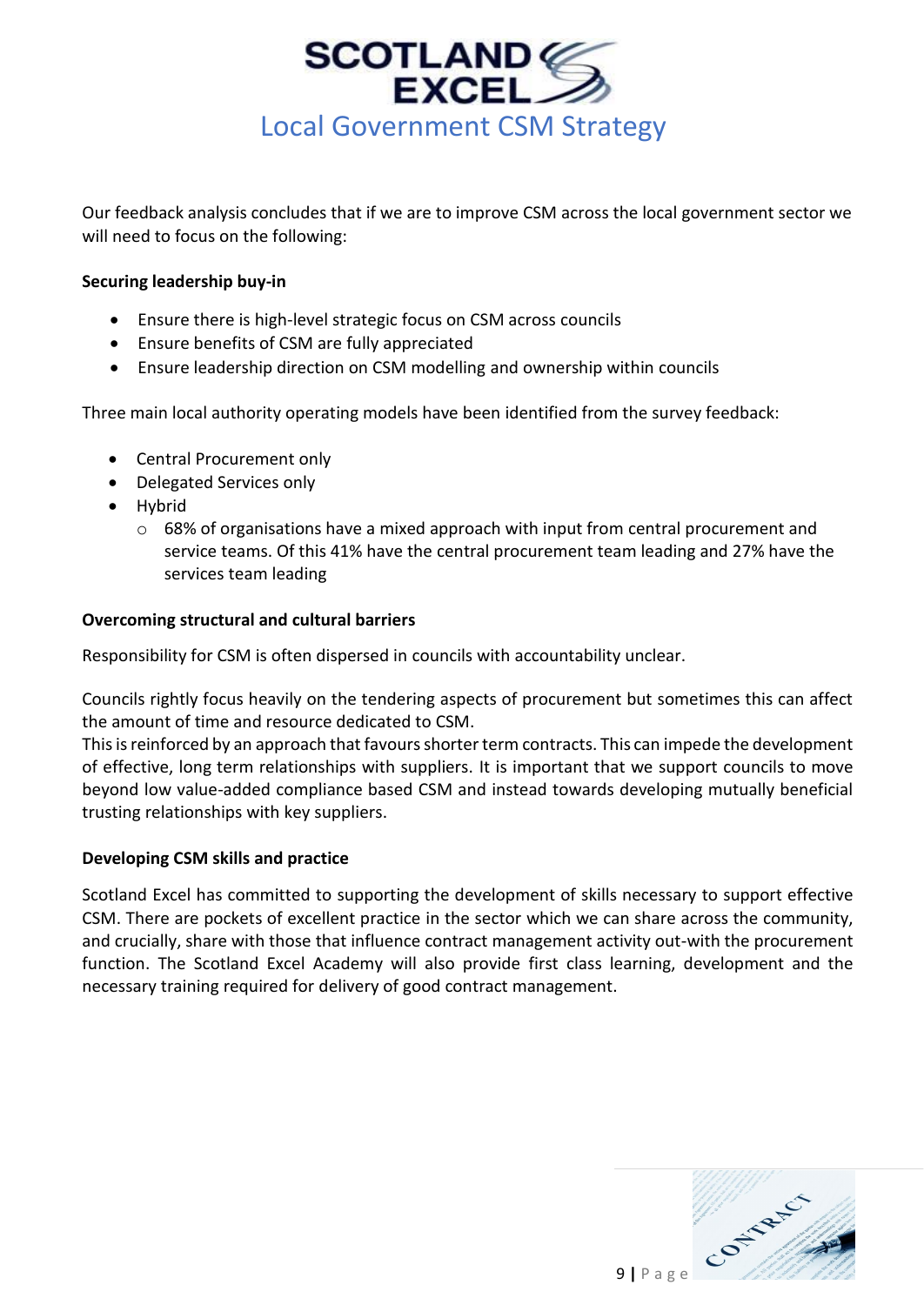

## **Resourcing and organising CSM**

There are clear financial benefits of effective CSM and although in a context of budget constraints and stretched resources councils must ensure they are investing in this area to realise these benefits.

## **Using ICT systems and processes to effectively support e-CSM**

It is acknowledged that PCS-T which is facilitated by Scottish Government, is a good option for CSM for standalone contracts and is used extensively in some councils, however it is not as effective in managing multi-supplier frameworks. We will continue to explore and share effective emerging technology innovations which will improve ease of use and systems integration to enhance collaboration and develop cross sector supplier reports and opportunities.

## **Maximising opportunities for collaboration in CSM**

Scotland Excel has committed to support councils to learn from each other, facilitating collaboration and highlighting best practice and effective use of resources. We will actively encourage innovation and explore all opportunities to enhance communication around CSM.

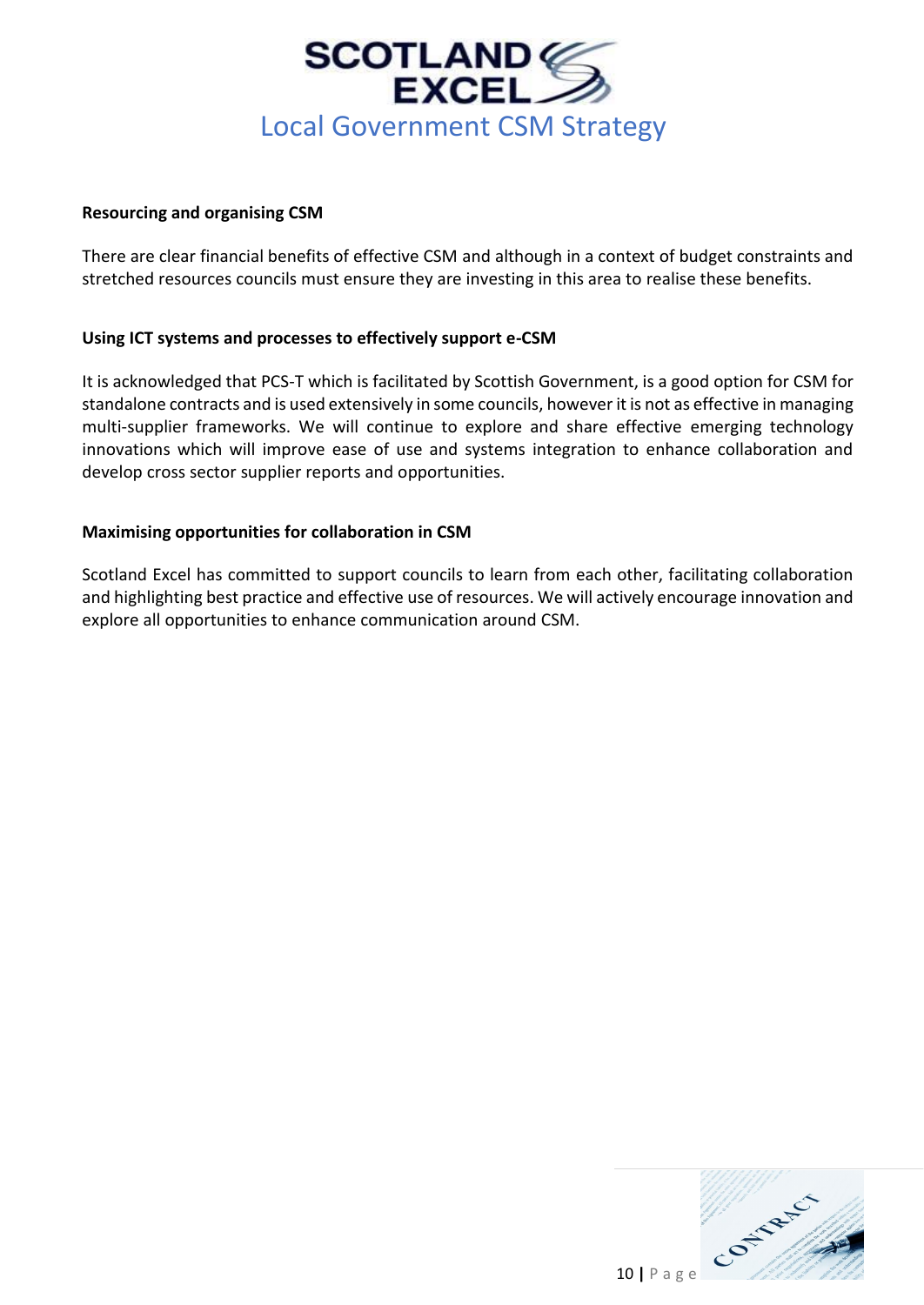

## <span id="page-10-0"></span>Section 2: Vision and Principles

Our vision for contract and supplier management in the local government sector:

**For effective contract and supplier management to be at the heart of how Scottish councils deliver services and capital projects; achieving better outcomes, improving services and delivering efficiencies across the sector***.*

## **Principles of our Strategy**

In delivering our strategy, we will work collaboratively in line with the following principles:

## • **Evidence based**

- o Focusing our efforts on areas highlighted through PCIP assessments requiring improvement
- **Engaging our community**
	- o Ensuring our community inputs to continually update this strategy
	- o Regularly engage through Procurement Improvement Programme (PIP) Steering Group, UIG's and other forums to drive continuous improvement
- **Sharing effective skills and practice**
	- o Pro-actively share effective skills and best practice
- **Working with partners**
	- o To improve CSM in the local government sector we will work with cross-sectoral partners
- **Continually reviewing our approach**
	- o Maintaining the delivery of our plan and the achievement of our strategic objectives, learning as we go to continually refresh our approach to ensure it remains fit for purpose
- **Tracking and Monitoring**
	- o Measuring progress in realising our ambitious vision for CSM, tracking our progress in delivering our strategic objectives
	- o Our objectives will be reviewed and developed every six months until December 2021

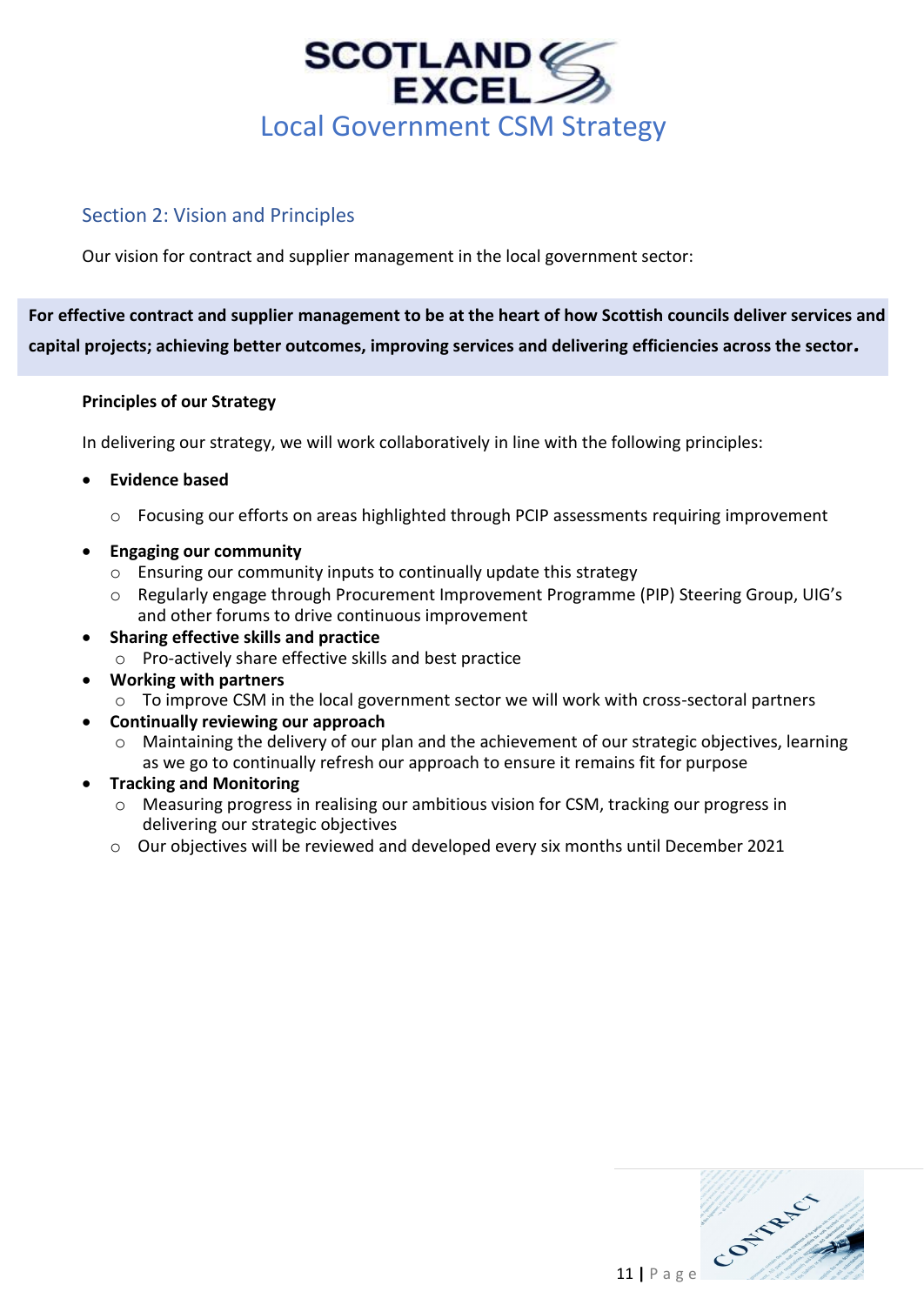

## **Measure of success of the CSM strategy:**

| <b>Key Performance</b><br>Indicator            | What is measured?                         | How is it<br>measured?                                                    | When is it<br>measured?                                                    | Who measures it?                                                           |
|------------------------------------------------|-------------------------------------------|---------------------------------------------------------------------------|----------------------------------------------------------------------------|----------------------------------------------------------------------------|
| 1. Improved CSM<br><b>Skills and Practice</b>  | Performance in<br><b>PCIP CSM</b>         | <b>PCIP</b><br>Procurement<br>Competency<br>Framework                     | <b>Next Generation PCIP</b><br>Dates tbd<br>Annually                       | Project &<br>Account<br>Mgrs,<br>Councils,<br>Scotland<br>Excel<br>Academy |
| 2. PCIP - CSM<br>Capability and<br>Improvement | Performance in<br><b>CSM</b>              | PCIP & Improvement<br>Plans                                               | August 2018 -<br>December 2019<br><b>Next Generation PCIP</b><br>Dates tbd | Project &<br>Account<br>Mgrs,<br>Councils                                  |
| 3. Savings from<br>effective CSM               | Savings                                   | <b>Benefit Tracker</b>                                                    | Quarterly                                                                  | Project &<br>Account Mgrs,<br>Councils                                     |
| 4. Contract<br>coverage of over<br>80%         | Contract coverage                         | <b>Council PCIP</b><br>dashboards<br>Annual<br>Procurement<br>Reports     | Annual                                                                     | Project &<br><b>Account Mgrs</b><br>Councils                               |
| 5. Effective<br><b>Resources</b>               | Smart Surveys and<br>CSM segmentation     | Feedback from<br>events/themed<br>conversations and<br>PIP Steering group | Quarterly, Six<br>Monthly, Annually                                        | Project &<br><b>Account Mgrs</b><br>Councils                               |
| 6. CSM<br>development                          | <b>CSM</b><br>development and<br>delivery | Continuous<br>Improvement<br>Plans<br>Strategy<br>Updates                 | Six Monthly                                                                | Project &<br><b>Account Mgrs</b><br>Councils                               |

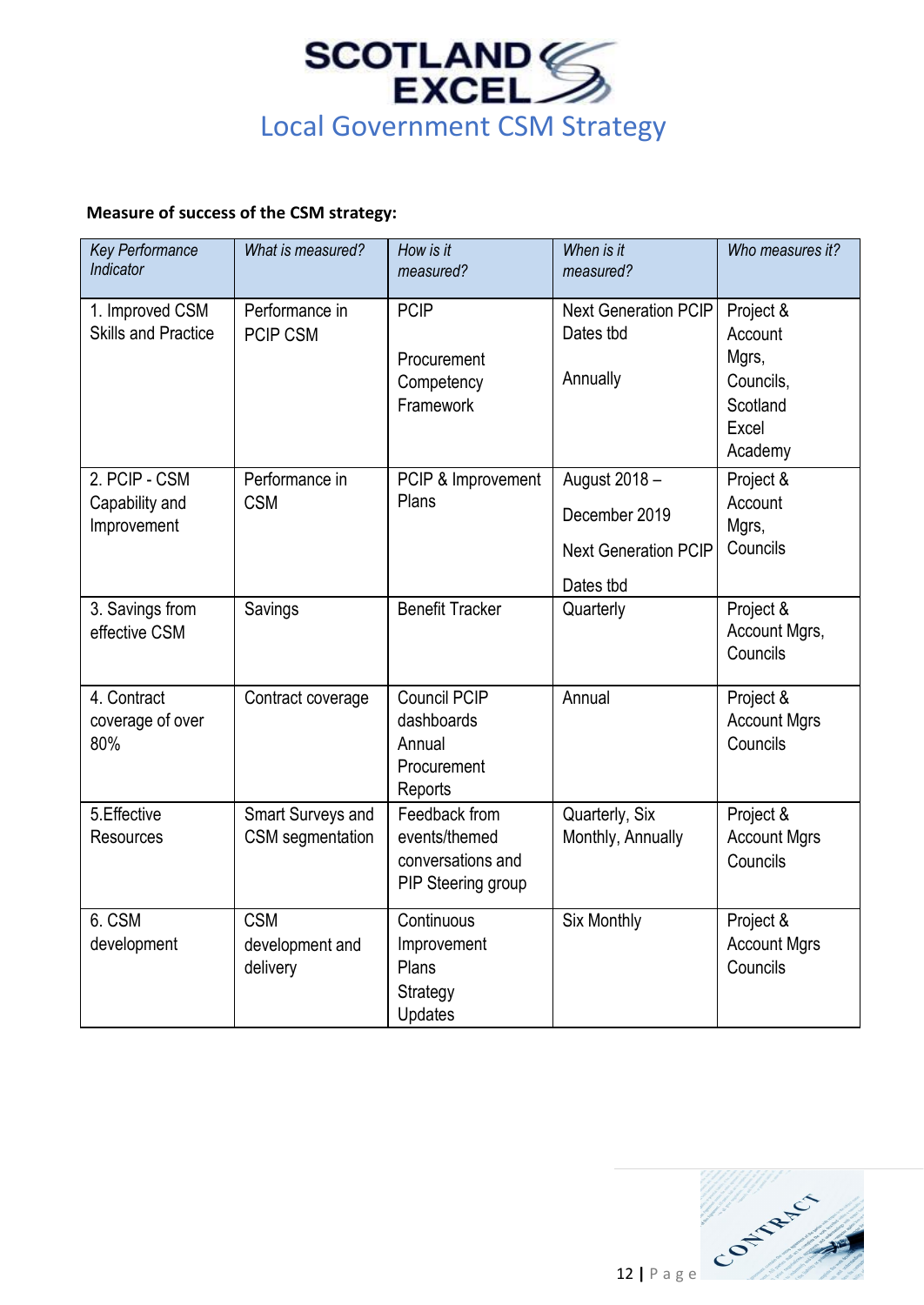

## <span id="page-12-0"></span>Section 3: Delivering our Strategy

The PIP Steering Group will be responsible for overseeing the development and delivery of the strategy.

The strategy will be reviewed every six months. These reviews will focus on:

- Assessing progress against the vision and strategic objectives
- Evaluating feedback from our community and partners on the effectiveness of the strategy
- Understanding changes in the external environment (e.g. legislation, regulation, partnership activity) and impact on the strategy
- Measuring progress and reviewing the objectives of each strand
- Updating projects and quick wins under each strand

It will be the responsibility of the Scotland Excel Project and Account Managers to lead on delivering, reviewing and updating the strategy, using the following approach.

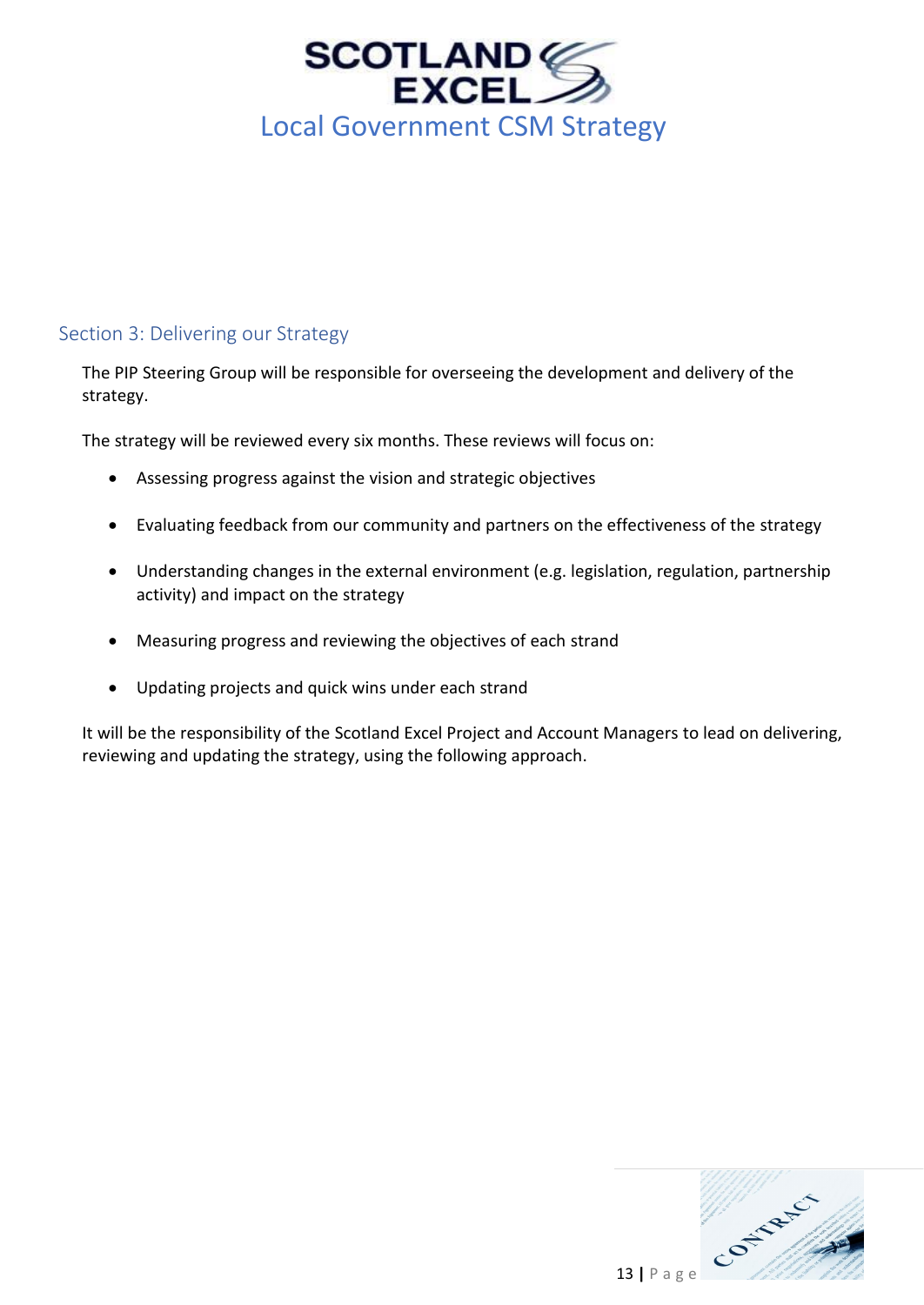

## Evidence, Intelligence Gathering and Horizon Scanning





**Resourcing and Organising** 



**Structural and Cultural Barriers** 



**ICT Systems and Processes** 





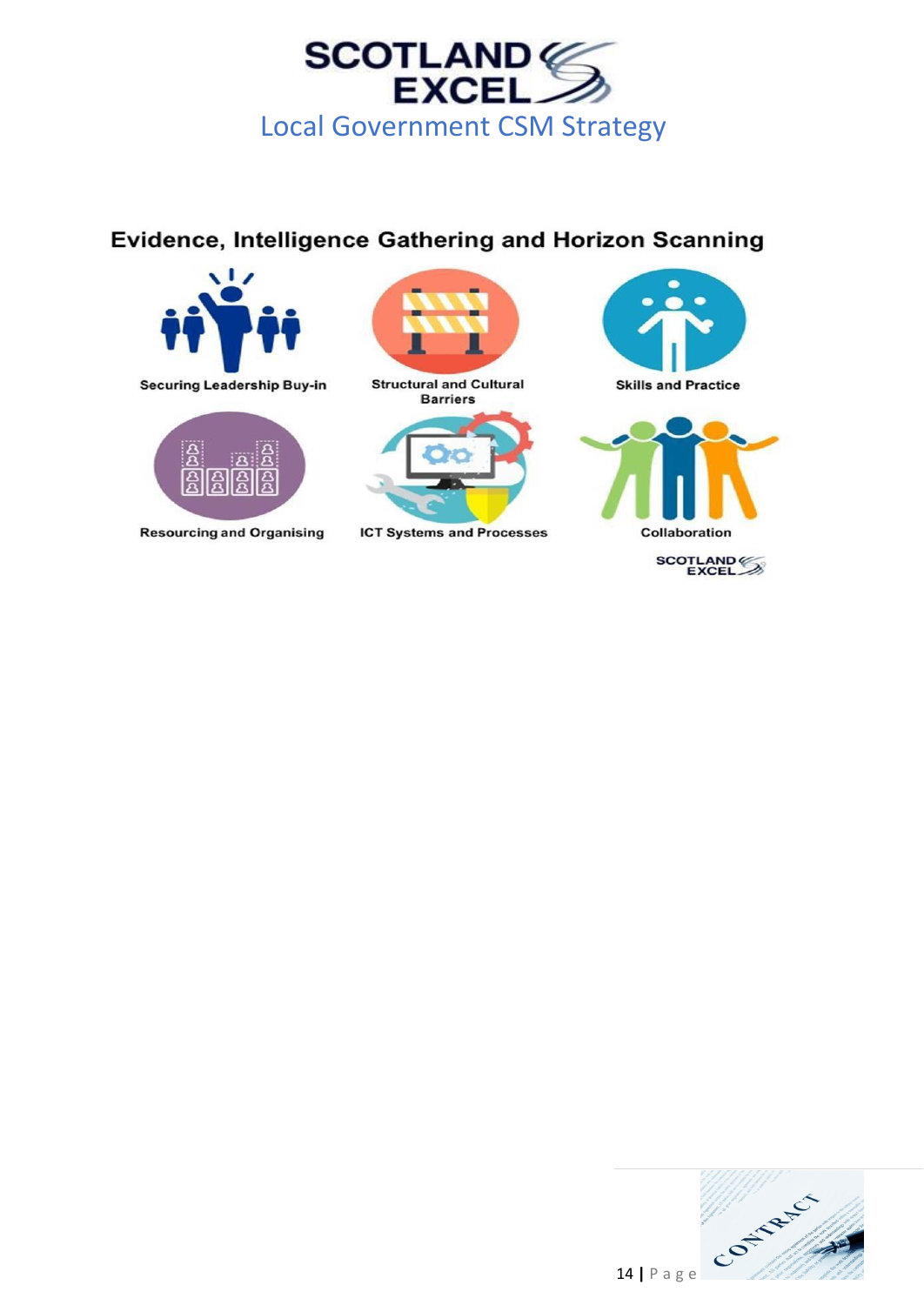

## <span id="page-14-0"></span>Section 4: Hot Topics and Emerging Themes

## **CSM Resources**

As contracts and frameworks mature into second and third generations the opportunities for cost savings diminish within the tendering process. The diagram below depicts that after the equilibrium point the value of supply and demand diminishes.



This along with the trend to maximise the length of contracts and frameworks means CSM is the key driver in realising value from the supply chain and should be embedded within organisations. Some examples of the risks and missed opportunities of not deploying a robust CSM are listed in the Scottish Government's procurement journey:

- the cost of incident resolution activity / service failure
- poor supplier engagement / flexibility
- ineffective cost control
- confused / cumbersome communication channels
- uncertainty
- risk or reputational damage
- risk to service continuity
- lack of accurate management information

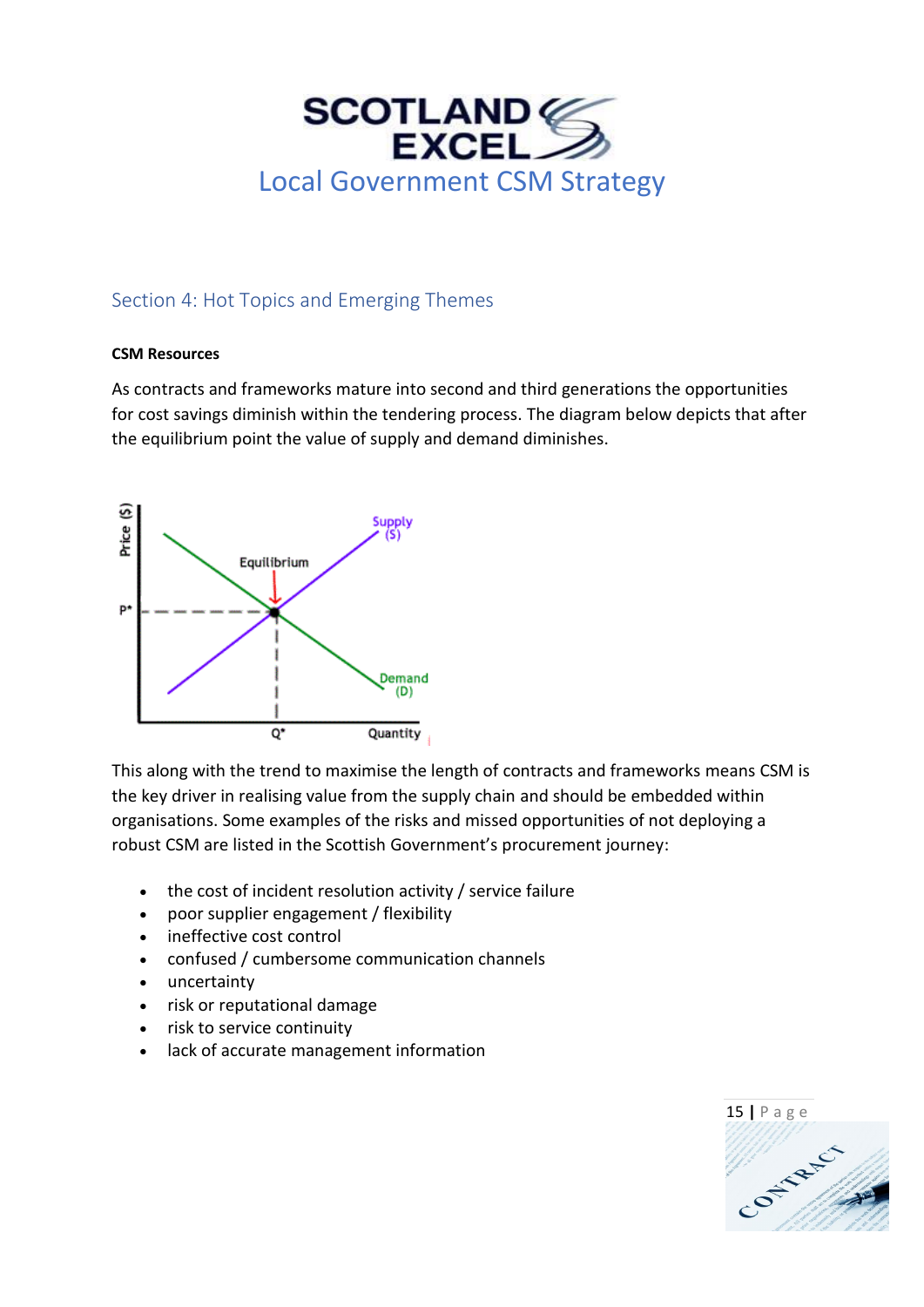

- missed employee development opportunities
- risk of substantial modifications to contracts (EU risk of ineffectiveness)
- consequently, CSM is unlikely to be effective unless the parties transition from a transactional to a model which actively encourages and develops close working relationships

The success of the relationship between an organisation and suppliers/service providers depends on the extent to which there is:

- mutual respect and trust
- a joint understanding of the accountability and challenges faced by each partner
- openness and excellent communications
- a joint approach to managing delivery

There are many management systems deployed across all sectors with respect to CSM, all of which are a variations of tracking supplier performance and contract compliance, using Key Performance Indicators (KPIs), Service Level Agreements (SLAs), supplier surveys, spend analysis, supplier scorecards and dashboards. These reports are a key guide to the contract manager to understand quickly how well a supplier in performing in its contract deliverables and where opportunities exist to realise cost savings and efficiencies. These reports will drive behavioural change within organisations and suppliers leading to business transformational improvements.

There is broad agreement on the need for a robust CSM policy within organisations and the discussion invariably centres around the resources and time allowed to carry this out whilst balancing front-end procurement tendering exercises. As described earlier local authorities in Scotland tend to have a mixed / hybrid model between the central procurement organisation and the services. The basis for calculating the time dedicated to CSM is a fundamental of procurement and is depicted with a standard Kraljic matrix and the example below is used within the Scottish Government's procurement journey. From this we can derive various segmentation tools to allocate resources to support the levels of CSM required.

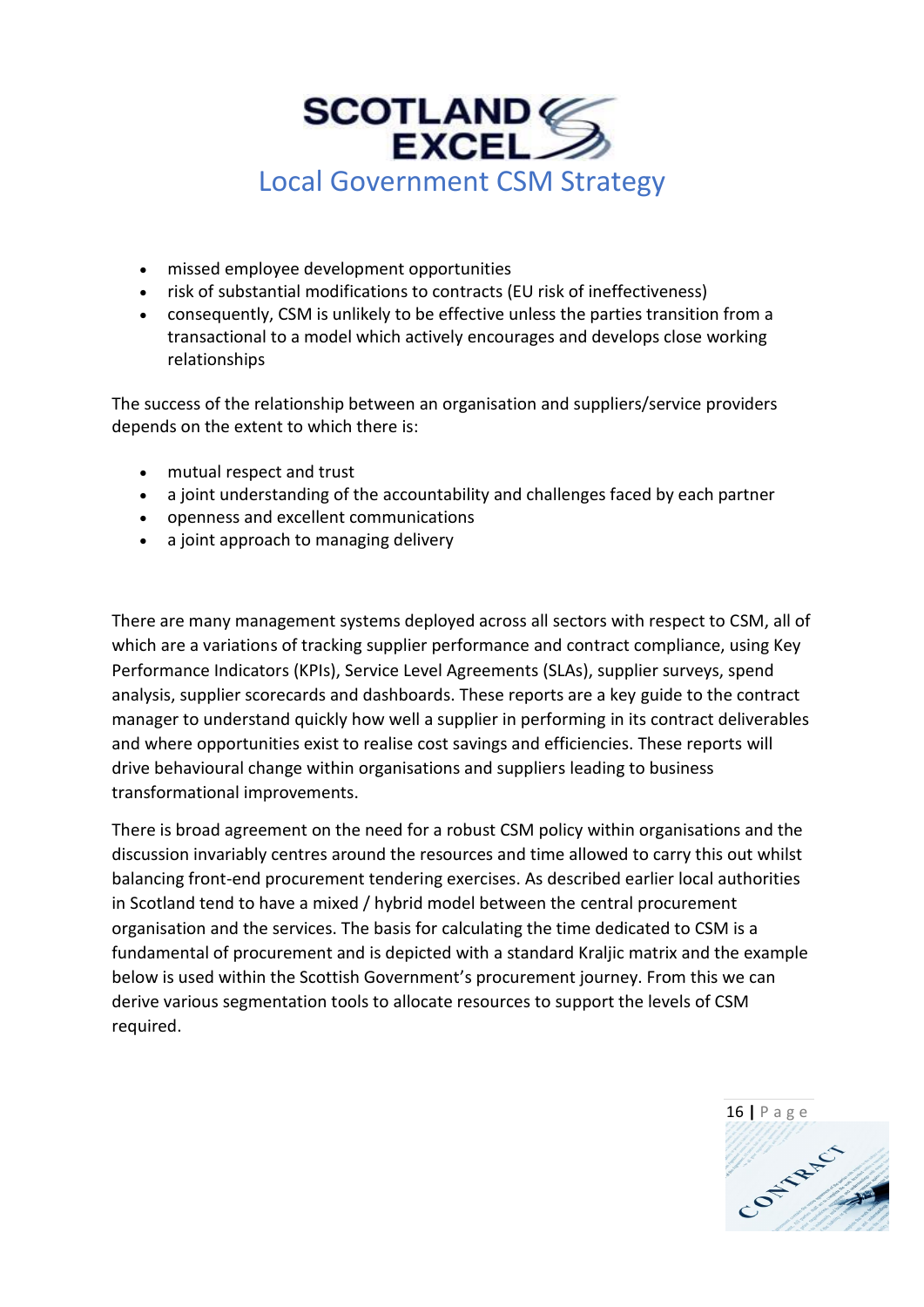



Scotland Excel has recently developed a CSM Segmentation Tool which can be shared with councils to help with associated resources required to perform high level "very complex" CSM through to "basic" light touch CSM. Guidance and demonstration sessions are available from Scotland Excel should a council chose to develop this tool for their own CSM processes.

Two categories of CSM which are currently under further development discussions within the Scottish public sector are Construction and Social Care. Given these categories account for 49% of the Scotland Excel portfolio it is worth considering each of these in more detail.

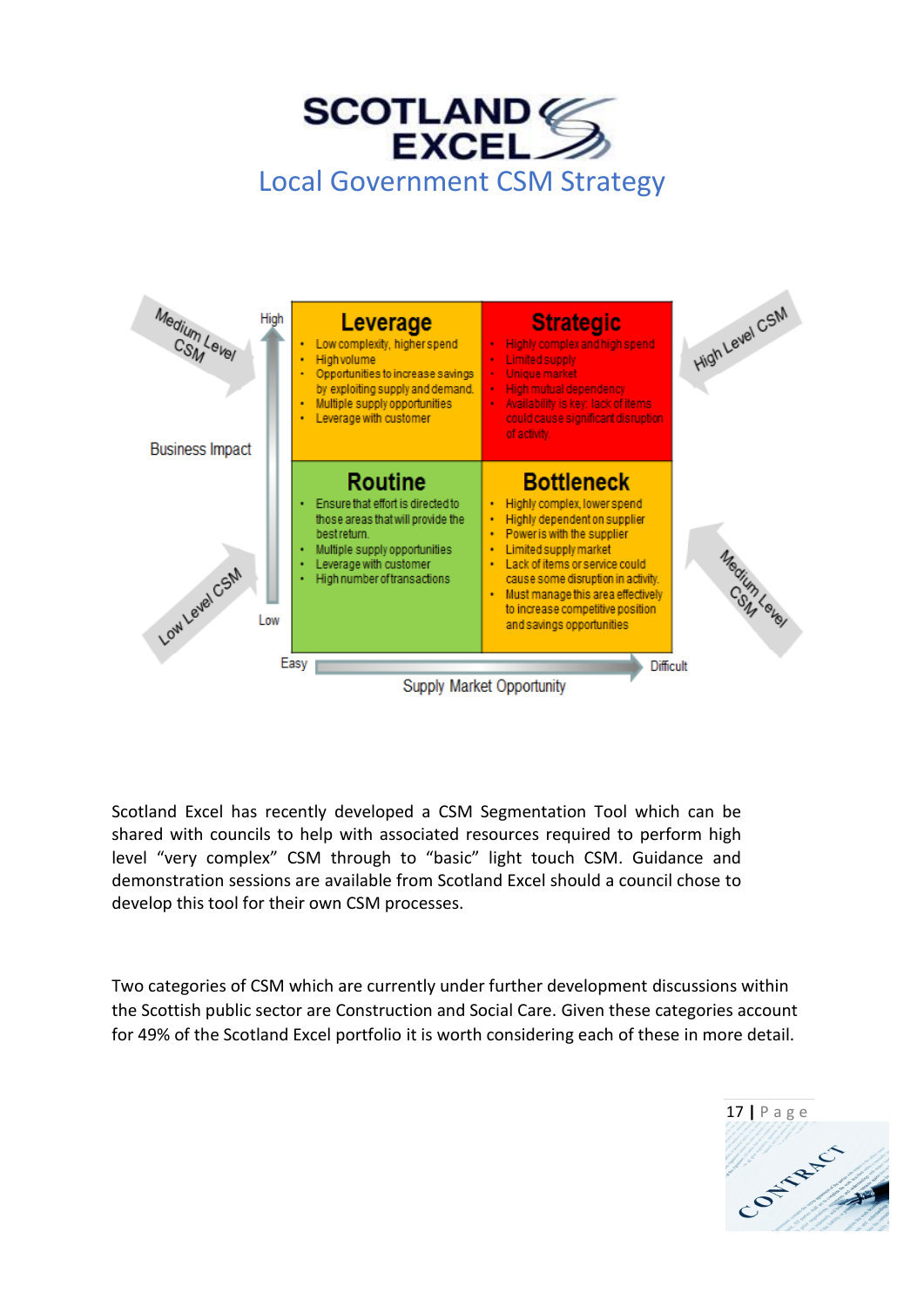

#### **Construction CSM**

A Review of Scottish Public Sector Procurement in the construction industry commissioned by the Scottish Government in 2013 found that the industry in Scotland employs more than 170,000 people and is worth around £7 billion. The public sector is a significant customer with an annual spend of more than £4 billion on building or civil engineering works of which 43% is via local authorities.



Unlike a traditional corporate supply chain, construction category management requires day to day hands on management through the entire lifecycle of the construction project and handover to the user client. CSM is pivotal throughout the entire project during both design and construction phases—and it relies heavily on the experience, market knowledge and resources of project managers. The [construction industry](https://www.designingbuildings.co.uk/wiki/Construction_industry) has the particular difficulty that every [building](https://www.designingbuildings.co.uk/wiki/Building) is different, a unique prototype, developed by

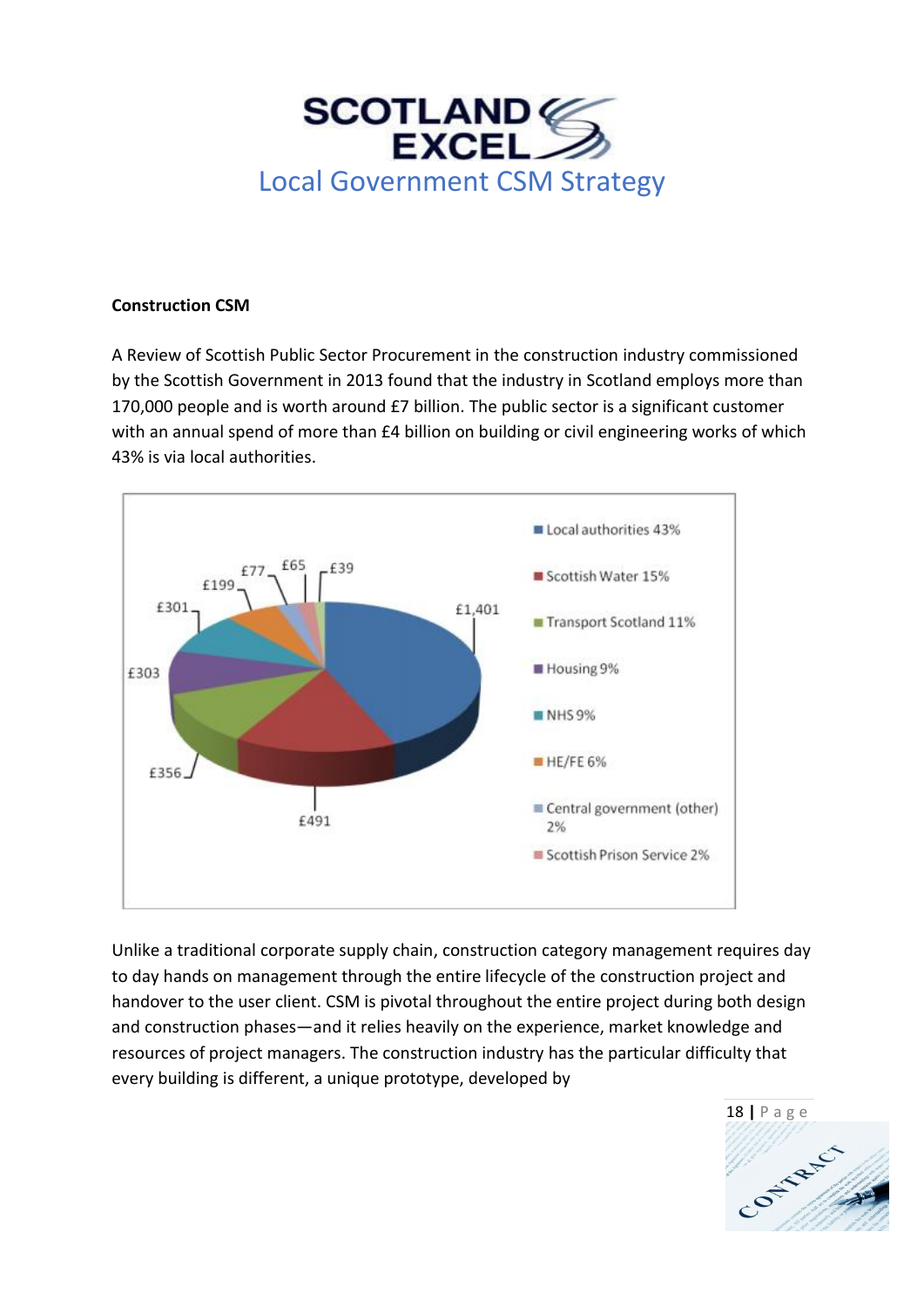

a [team](https://www.designingbuildings.co.uk/wiki/Team) of [consultants,](https://www.designingbuildings.co.uk/wiki/Consultants) [contractors](https://www.designingbuildings.co.uk/wiki/Contractors) and other [suppliers](https://www.designingbuildings.co.uk/wiki/Supplier) that may never have worked together before and may never [work](https://www.designingbuildings.co.uk/wiki/Works) together again.

To add to the complexity, different [procurement systems](https://www.designingbuildings.co.uk/wiki/Procurement_system) and forms of contracts suites such as Scottish Building Contracts Committee (SBCC) and New Engineering Contracts (NEC), amongst a host of others can be deployed. Each of which require differing contract management approaches. Major considerations in virtually every project will include turnaround, expense and financing, quality and risk—and it can be a challenge to maintain the delicate balance of these interplaying factors. Procurement in construction can encompass sourcing goods and services on every level throughout the scope of the project. Whether it's recruiting the right contract workers, sourcing high-quality products at reasonable prices or logistically managing the transportation of materials between facilities and sites, successful procurement strategies depend on a good deal of expertise and industry knowledge. Construction projects are heavily reliant on meeting compliance regulations. Compliance issues can arise at any point during the procurement process, whether it is legal issues surrounding contract workers' remuneration and work eligibility, to meeting import and export regulations in the logistics process. Managing the [supply](https://www.designingbuildings.co.uk/wiki/Supply_chain)  [chain](https://www.designingbuildings.co.uk/wiki/Supply_chain) involves understanding the breakdown and [traceability](https://www.designingbuildings.co.uk/wiki/Traceability) of [products](https://www.designingbuildings.co.uk/wiki/Products) and [services,](https://www.designingbuildings.co.uk/wiki/Services) organisations, [logistics,](https://www.designingbuildings.co.uk/wiki/Logistics) people, [activities,](https://www.designingbuildings.co.uk/wiki/Activities) information and resources that transform raw [materials](https://www.designingbuildings.co.uk/wiki/Materials) into a finished [product](https://www.designingbuildings.co.uk/wiki/Products) that is fit for purpose.

[Buildings](https://www.designingbuildings.co.uk/wiki/Building) are becoming increasingly complex, and require more [design](https://www.designingbuildings.co.uk/wiki/Design) input by [specialist](https://www.designingbuildings.co.uk/wiki/Specialist) [suppliers.](https://www.designingbuildings.co.uk/wiki/Supplier) At the same time there is increasing [fragmentation](https://www.designingbuildings.co.uk/wiki/Fragmentation) of the industry as can be seen from the growth of [specialist](https://www.designingbuildings.co.uk/wiki/Specialist) [suppliers](https://www.designingbuildings.co.uk/wiki/Supplier)[/contractors,](https://www.designingbuildings.co.uk/wiki/Contractors) the proliferation of [products](https://www.designingbuildings.co.uk/wiki/Products) and the [fragmentation](https://www.designingbuildings.co.uk/wiki/Fragmentation) of [design](https://www.designingbuildings.co.uk/wiki/Design) and control [activities.](https://www.designingbuildings.co.uk/wiki/Activities) The [supply chain](https://www.designingbuildings.co.uk/wiki/Supply_chain) is relatively unstable, and the industry is [project-](https://www.designingbuildings.co.uk/wiki/Project)based with defined start and end [points](https://www.designingbuildings.co.uk/wiki/Points) and a traditional separation between [design](https://www.designingbuildings.co.uk/wiki/Design) and [construction.](https://www.designingbuildings.co.uk/wiki/Construction) Demand is treated as a series of competitively tendered prototypes constructed by temporary coalitions. This all has an impact on organisational relationships. [Project](https://www.designingbuildings.co.uk/wiki/Project) relationships are short term and have defined start and end [points,](https://www.designingbuildings.co.uk/wiki/Points) they are usually informal/ad-hoc and focused on the [project](https://www.designingbuildings.co.uk/wiki/Project) not the business. Relationships between competencies vary from [project](https://www.designingbuildings.co.uk/wiki/Project) to [project.](https://www.designingbuildings.co.uk/wiki/Project) The resulting lack of continuity prevents the [innovation](https://www.designingbuildings.co.uk/wiki/Innovation) and improvement of process as well as

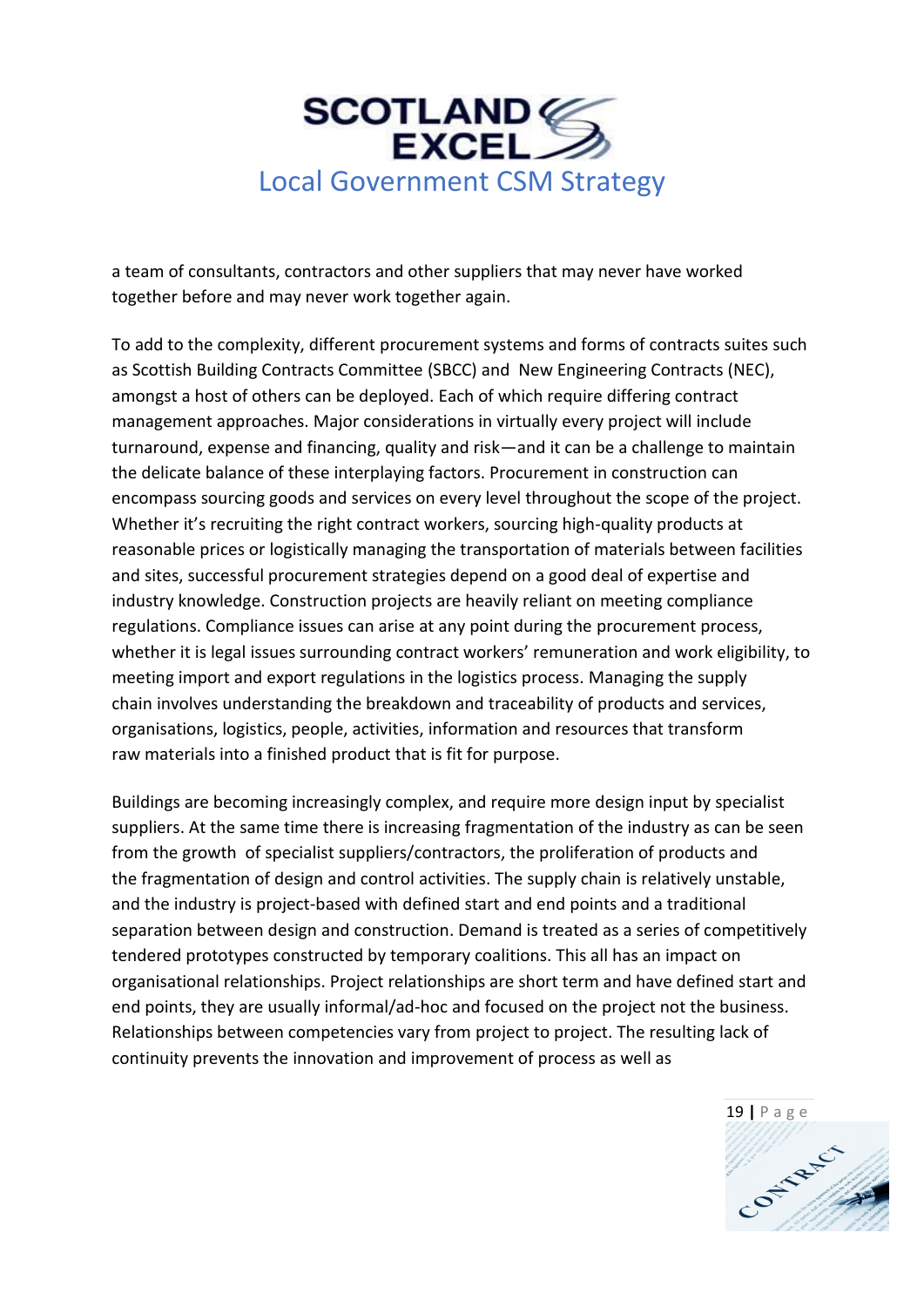

the [development](https://www.designingbuildings.co.uk/wiki/Development) of more complex relationships. The [client](https://www.designingbuildings.co.uk/wiki/Client) will also have an impact on the [procurement route](https://www.designingbuildings.co.uk/wiki/Procurement_route) and choice of strategic [suppliers.](https://www.designingbuildings.co.uk/wiki/Supplier)

On large or [complex projects,](https://www.designingbuildings.co.uk/wiki/Complex_project) responsibility and [performance](https://www.designingbuildings.co.uk/wiki/Performance) generally cascades down the [supply chain](https://www.designingbuildings.co.uk/wiki/Supply_chain) to a plethora of [suppliers](https://www.designingbuildings.co.uk/wiki/Supplier) sometimes unknown at the top of the chain. The first and second tier of the [supply chain](https://www.designingbuildings.co.uk/wiki/Supply_chain) may sign up to fairly onerous [agreements](https://www.designingbuildings.co.uk/wiki/Agreement) but as the chain develops, so the [contractual](https://www.designingbuildings.co.uk/wiki/Contractual) liabilities decrease until [suppliers](https://www.designingbuildings.co.uk/wiki/Supplier) at the end of the chain are often not locked in at all. Changing the [perspective](https://www.designingbuildings.co.uk/wiki/Perspective) from delivery of a '[project](https://www.designingbuildings.co.uk/wiki/Project)' to the process of '[project](https://www.designingbuildings.co.uk/wiki/Project) delivery' requires the [building](https://www.designingbuildings.co.uk/wiki/Building) of long-term relationships (formal and informal), [partnering](https://www.designingbuildings.co.uk/wiki/Partnering) and [alliancing.](https://www.designingbuildings.co.uk/wiki/Alliancing)

Companies offering continuity in [construction](https://www.designingbuildings.co.uk/wiki/Construction) have taken an increasing interest in establishing relationships beyond direct first tier [suppliers.](https://www.designingbuildings.co.uk/wiki/Supplier) [Framework](https://www.designingbuildings.co.uk/wiki/Framework_contract)  [contracts](https://www.designingbuildings.co.uk/wiki/Framework_contract) and [partnering agreements](https://www.designingbuildings.co.uk/wiki/Partnering_agreement) have pioneered this approach, encouraging the involvement of selected [suppliers](https://www.designingbuildings.co.uk/wiki/Supplier) at relatively early stages of [projects](https://www.designingbuildings.co.uk/wiki/Project) while offering continuity of [work.](https://www.designingbuildings.co.uk/wiki/Works) This has led to greater [collaboration](https://www.designingbuildings.co.uk/wiki/Collaboration) between [lead](https://www.designingbuildings.co.uk/wiki/Lead_designer) [designers](https://www.designingbuildings.co.uk/wiki/Lead_designer) and [product](https://www.designingbuildings.co.uk/wiki/Products) [designers](https://www.designingbuildings.co.uk/wiki/Designers) to the advantage of all parties.

The UK [Government Construction Strategy,](https://www.designingbuildings.co.uk/wiki/Government_construction_strategy) recommended three different [procurement](https://www.designingbuildings.co.uk/wiki/Procurement_route)  [routes](https://www.designingbuildings.co.uk/wiki/Procurement_route) that aimed to improve the CSM process; [private finance initiative](https://www.designingbuildings.co.uk/wiki/Private_finance_initiative) (PFI), [prime](https://www.designingbuildings.co.uk/wiki/Prime_contracting)  [contracting](https://www.designingbuildings.co.uk/wiki/Prime_contracting) and [design and build.](https://www.designingbuildings.co.uk/wiki/Design_and_build) With each of these, the [client](https://www.designingbuildings.co.uk/wiki/Client) enters into a relationship with a single [integrated supply team,](https://www.designingbuildings.co.uk/wiki/Integrated_supply_team) which may include the [main](https://www.designingbuildings.co.uk/wiki/Main_contractor)  [contractor,](https://www.designingbuildings.co.uk/wiki/Main_contractor) [designers,](https://www.designingbuildings.co.uk/wiki/Designers) [sub-contractors,](https://www.designingbuildings.co.uk/wiki/Sub-contractors) [suppliers,](https://www.designingbuildings.co.uk/wiki/Supplier) [facilities managers](https://www.designingbuildings.co.uk/wiki/Facilities_manager) and so on.

The key to [supply chain management](https://www.designingbuildings.co.uk/wiki/Supply_chain_management) is to provide a strategy that aligns it with the [project](https://www.designingbuildings.co.uk/wiki/Project_programme)  [programme.](https://www.designingbuildings.co.uk/wiki/Project_programme) This starts at the [design stage,](https://www.designingbuildings.co.uk/wiki/Design_stage) scoping the [work](https://www.designingbuildings.co.uk/wiki/Works) into [packages.](https://www.designingbuildings.co.uk/wiki/Packages) Early evaluation based on feedback from the [supply chain](https://www.designingbuildings.co.uk/wiki/Supply_chain) can produce enormous [cost](https://www.designingbuildings.co.uk/wiki/Cost) benefits and value. Capacity and production capability in a market controlled by [supply](https://www.designingbuildings.co.uk/wiki/Supply) and demand are particularly significant if [programme](https://www.designingbuildings.co.uk/wiki/Programme) bottlenecks are to be avoided.

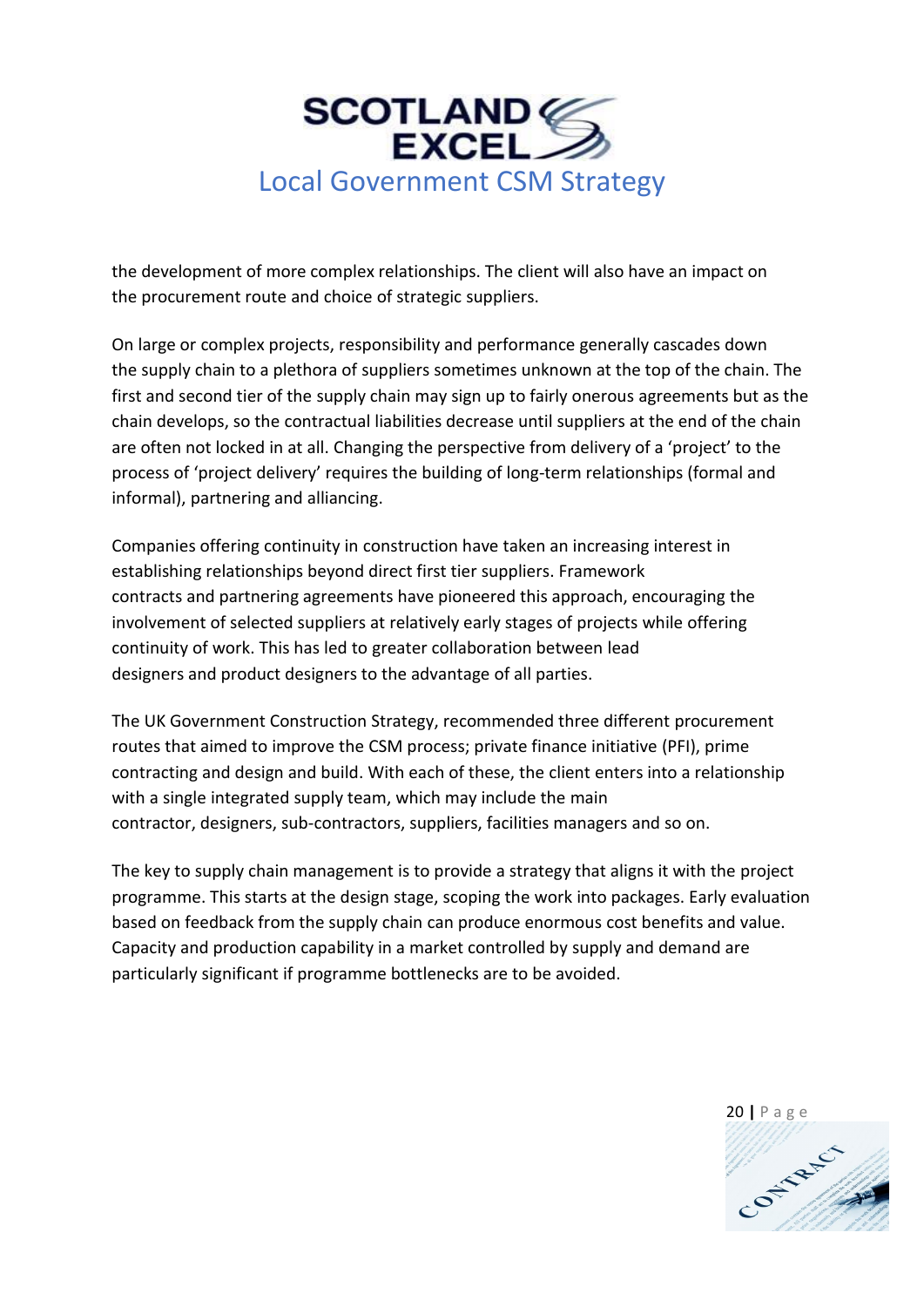

#### **Construction CSM - Next Steps**

Given the high levels of category spend, which include for example the Scottish Government's commitment to 50,000 affordable homes by 2021 and UK Government's City Deal Projects means a high level of public focus on construction projects. This along with the unique complexities of the construction industry instigated the Scottish Government to publish a Construction Policy Note (CPN3/2019) about a pilot scheme it is conducting on Construction Capability Assessment (CCA). This pilot process is aimed at contracting authorities who procure construction works of any size or value. The [Review of Scottish](https://www.gov.scot/publications/review-scottish-public-sector-procurement-construction/)  [Public Sector Procurement in Construction](https://www.gov.scot/publications/review-scottish-public-sector-procurement-construction/) noted that if an organisation is to improve its performance and ensure that it deploys the right skill set, it needs to understand the expertise it has at its disposal and the baseline from which it must improve.

From a local authority perspective Scottish Borders Council and North Lanarkshire Council have been involved in this pilot with other councils keeping a watching brief on the development. Scotland Excel will be involved in the discussions of this CCA (Construction Capability Assessment) and like the PCIP will be involved in the development of potential assessments within councils and member organisations. This will also drive learning and development opportunities unique to Construction CSM with bespoke learning requirements developed to ensure the correct up to date skills are available across the local authority construction portfolio.

Scotland Excel have requested that at least one major Construction contract is reviewed within PCIP to gauge councils' performance in this area.

Scotland Excel has scheduled a Construction Workshop "Developing the Construction Academy" on the 3rd December 2019 where agreed next steps for Construction Category CSM, best practice and learning will be developed.

The conclusion of the Scottish Government's development of the Construction Capability Assessment (CCA) and how this relates to councils will be updated in the next revision of this strategy.

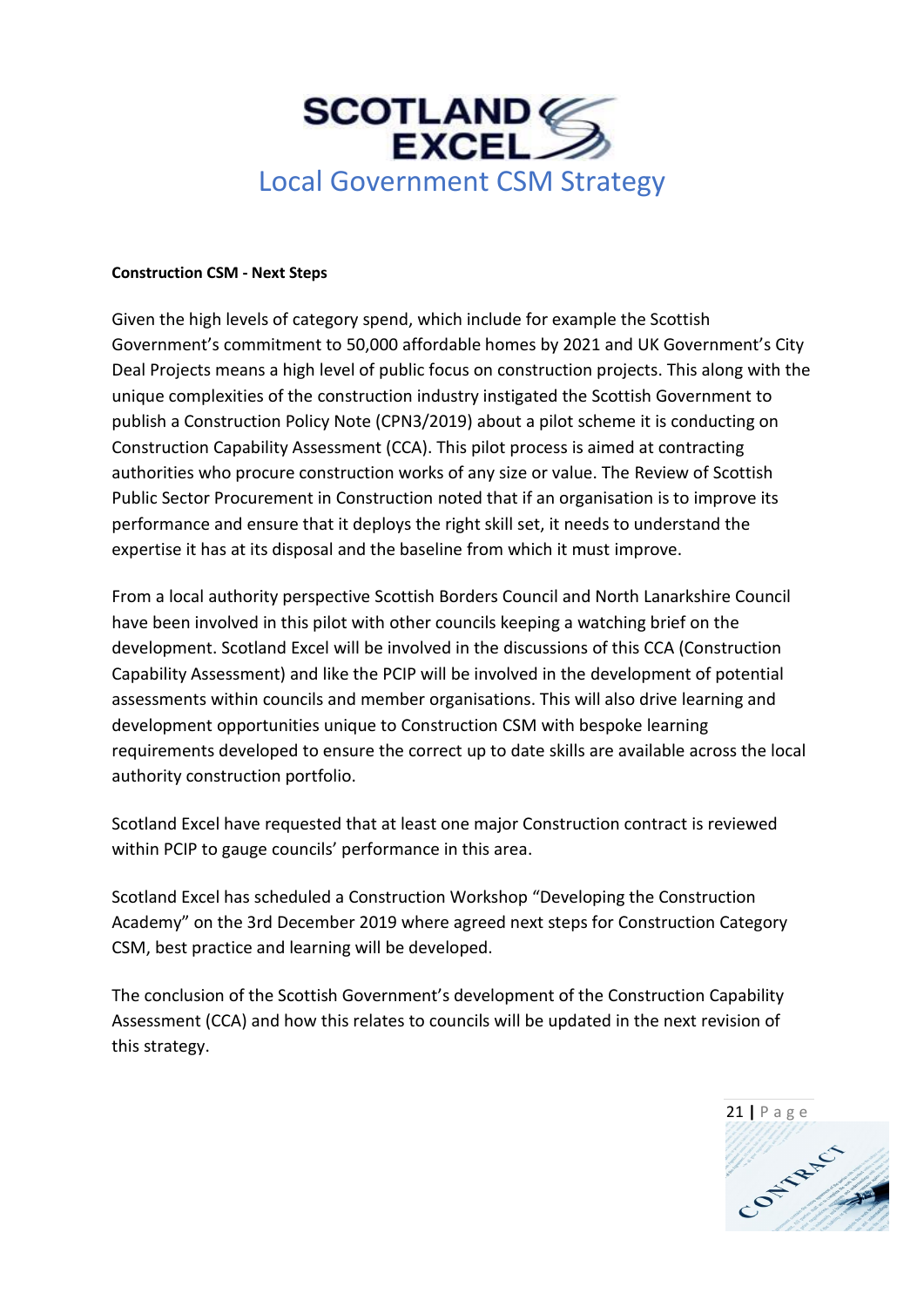

## **Social Care CSM**

In 2015/16, £8.8 billion (71%) of local authority net spending on services was on providing education and social work services. Despite considerable budget pressures, demand for social care services is expected to continue to increase year on year. An increasing older population is likely to put the greatest strain on services with the 75+ age group expected to increase by 29% by 2024 and 85% in total by 2039. In 2017 there were 14,897 looked after children in Scotland with increasing numbers of children being looked after away from home in community-based placements such as foster care or kinship care. Alongside budget pressures and demographic changes social care commissioning is also facing complex changes in legislation, policy and guidance.

The Social Care (Self-directed Support) (Scotland) Act 2013 requires local authorities to offer individuals choice over how they receive their social care support. The legislation is designed to enable individuals and their families to put in place the specific support they require to meet their personal circumstances and desired outcomes. The legislation sets out four options:

- Option 1: direct payment
- Option 2: the person directs the available support
- Option 3: the local authority arranges the support
- Option 4: a mix of the above

In future generations, Health & Social Care integration will be much more prevalent within society and will become seamless to citizens and how we manage complex contractual and supplier arrangements within Health and Social Care will be a key driver to realising the benefits that opportunities will bring to ensure we get best service, value for money and supply continuity .Continual monitoring of service and risk assessments will have to be carried out on an ongoing basis with KPIs and SLAs specifically written to ensure contract delivery compliance with particular emphasis on financial health checks on providers to

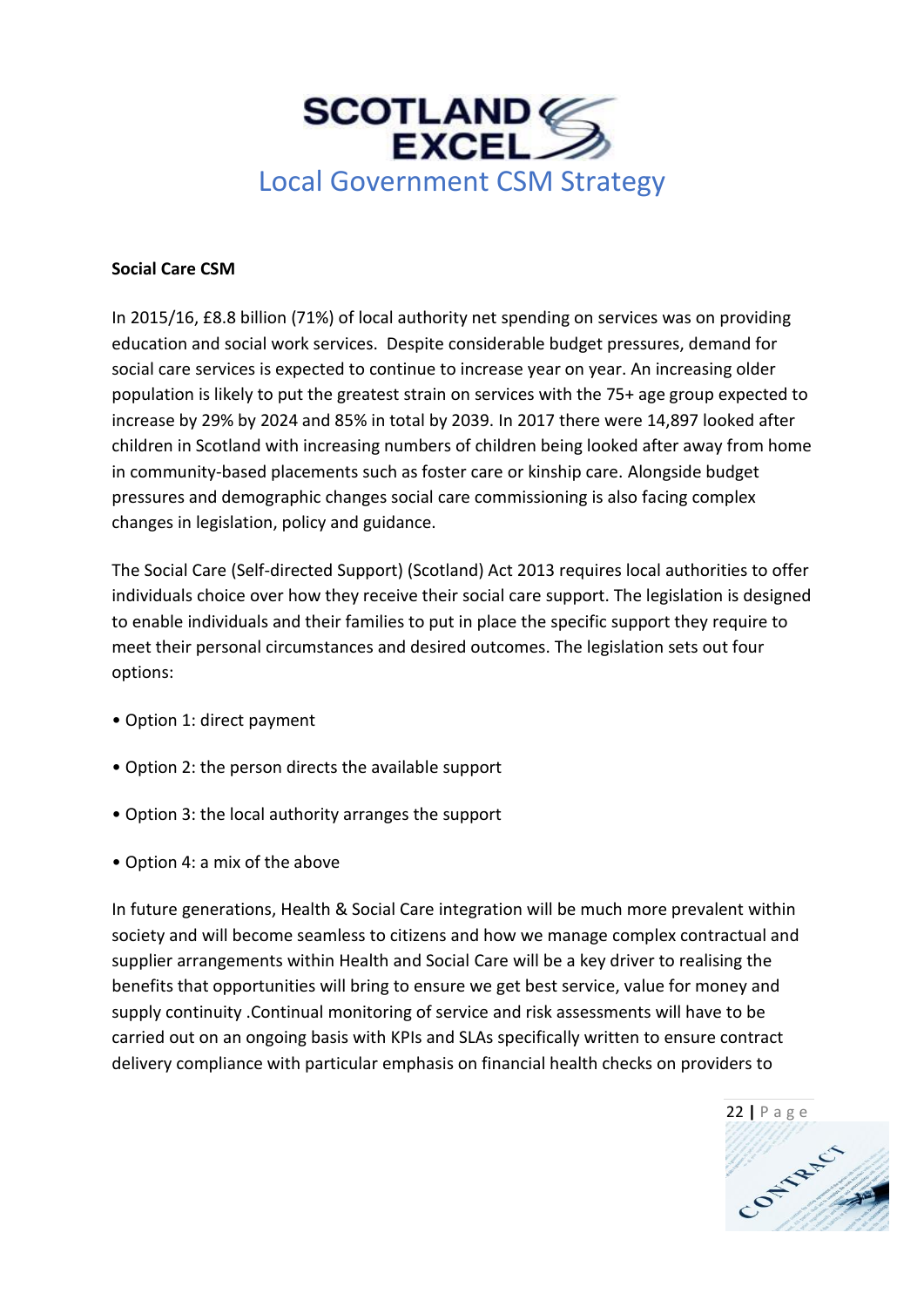

monitor risk against bankruptcy and potential insolvency events as this is more common with providers in this category.

Scotland Excel has recognised this and have developed and deployed a tailored set of Social Care KPIs based around cost, quality and service, tracking value for money, innovations, response times and sustainability. Going forward these can be developed further with stakeholders and shared accordingly.

These KPIs will be continually monitored and updated to ensure they remain fit for purpose and assist contract managers identifying areas of good practice and areas for improved practice.

Scotland Excel have requested that at least one Social Care contract is reviewed within PCIP to gauge councils' performance in this area.

Scotland Excel has scheduled a Social Care Workshop "Developing the Care Academy" on the 6<sup>th</sup> November 2019 where agreed next steps for Care Category CSM, best practice and learning will be developed.

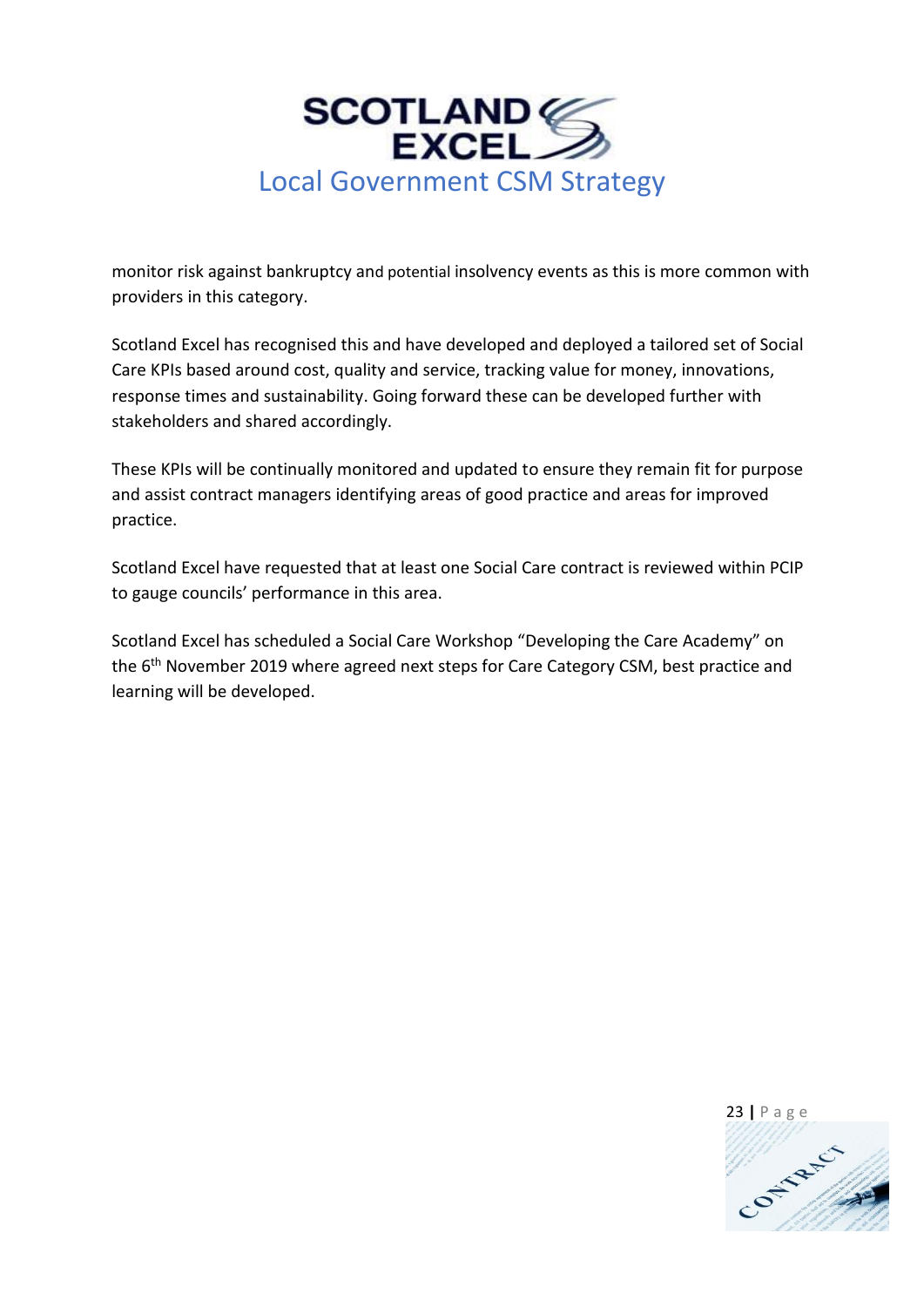

#### **Key Supplier Management**

With Power BI being used and developed within Scotland Excel and councils having access to this platform we can quickly identify the key common suppliers we use nationally and across local authorities. From 2017-18 spend data extracted from Spikes for all councils we identified 15 suppliers with the highest spend who are used by 16 councils or more, depicted in the table below.

| <b>Overall Rank</b> | Supplier                         | No of Councils Using | <b>Total Spend</b> |
|---------------------|----------------------------------|----------------------|--------------------|
| 00001               | <b>Edf Energy Networks</b>       | 33                   | £137,217,342       |
| 00006               | Richmond Fellowship              | 28                   | £57,240,572        |
| 00009               | Scottish Water - Business Stream | 21                   | £50,975,952        |
| 00013               | HC One                           | 20                   | £44,146,332        |
| 00016               | <b>Brake Bros</b>                | 30                   | £38,100,923        |
| 00017               | Cgi It Uk                        | 26                   | £37,211,874        |
| 00018               | Gb Oils                          | 27                   | £37,051,746        |
| 00019               | <b>Total Gas &amp; Power</b>     | 29                   | £37,007,513        |
| 00021               | Viridor Waste Management Ltd     | 20                   | £34,937,719        |
| 00022               | <b>Key Housing Association</b>   | 16                   | £34,850,666        |
| 00024               | Cornerstone Community Care       | 23                   | £32,588,489        |
| 00025               | Enable                           | 25                   | £30,302,423        |
| 00026               | Quarriers                        | 26                   | £29,828,902        |
| 00028               | <b>Turning Point Scotland</b>    | 20                   | £28,873,504        |
| 00031               | Stagecoach                       | 19                   | £25,792,771        |

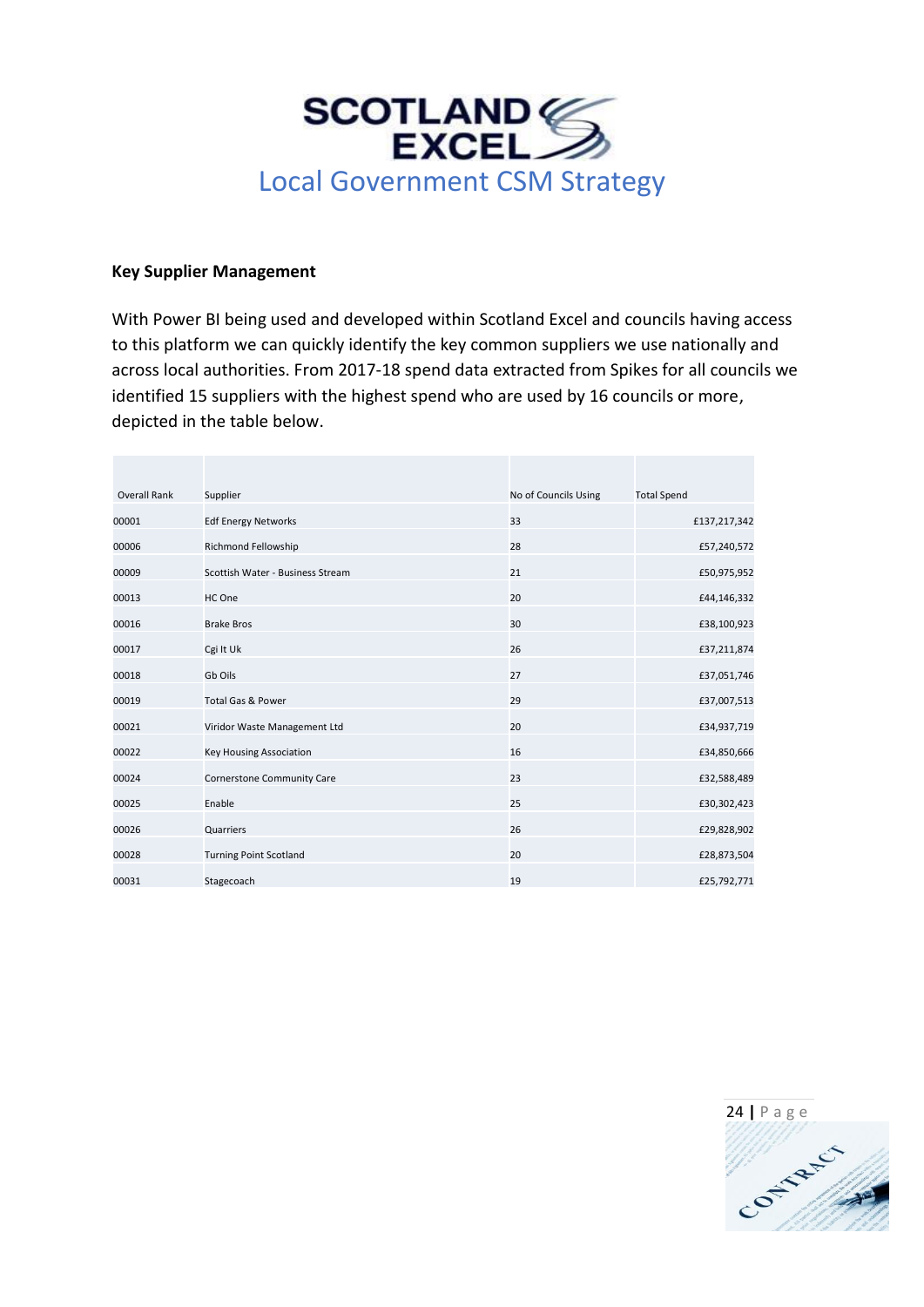

## **Key Supplier Management -Next Steps**

Our strategy going forward is for Scotland Excel in collaboration with our user councils to select an initial group of six suppliers that we can apply CSM at a sectorial level as well as drilling down to local levels which ultimately can provide national level supplier performance scorecards, common improvement plans and initiatives. Suppliers will be asked to present at regional level UIGs to get their input on development plans, which we will update in the next iteration of this strategy.

## **Balanced Score Card & Supplier / Stakeholder Surveys**

Often seen as a draw- back supplier and stakeholder surveys are key to gathering essential important feedback as not only to appraise supplier performance but more importantly drive continuous improvement and innovation. Scotland Excel has recently deployed SmartSurvey as their tool of choice as having tested the marketplace this was a good fit for procurement frameworks with a **survey time of less than 5 minutes**. This can be shared with members as required or members can use their own tools, however more importantly to realise the collaboration benefits **we must encourage more participation in the surveys**. Typically, the feedback we receive is less than one third of members and it is difficult from this survey pool to gauge common themes, issues and opportunities. This strategy is to be reviewed on a six- monthly basis and will monitor and encourage the participation of all stakeholders to make the surveys meaningful, clear, concise and brief.

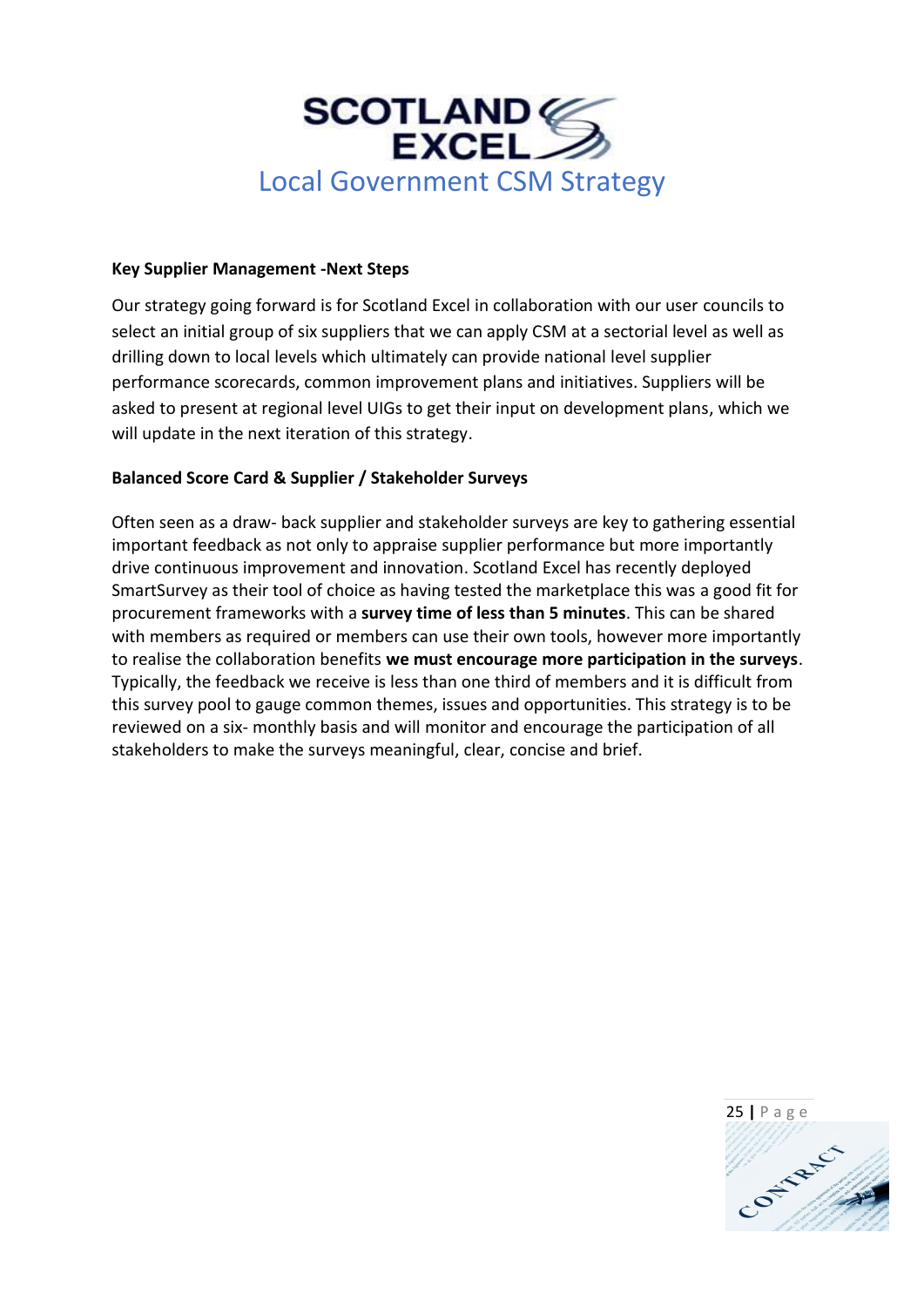

#### **Data Analytics / CSM Systems**

The current trends and aspirations within organisations is to deploy an end to end CSM management system incorporating Contract Registers, Segmentation, Spend Analysis, Savings and Supplier Performance i.e. a single data repository. Base systems such as Microsoft's Power BI, IBM Cognos ,Tableau and Access are some examples of data analytics tools that can be customised to automate CSM activity, driving a suite of readily available metrics and charts indicating supplier performance and contract compliance thus freeing time for the Contract Manager to have targeted meetings with suppliers to drive "real time" supply chain improvements.

Scotland Excel is already using and developing Power BI within our current contracts spend management system. Power BI is a collection of software services, apps and connectors that work together to turn unrelated sources of data into coherent, visually immersive and interactive insights. Data may be an Excel spreadsheet or a collection of cloud-based and onpremises hybrid data warehouses. Power BI lets you easily connect to data sources, visualize and discover what's important and share that with anyone or everyone you want. Scotland Excel has met with Crown Commercial Service G-Cloud providers that are experts in this platform and have had initial discussions on the expansion of power BI and user training packages to help our community become proficient users to help realise the benefits of dynamic analytics and customisation. This has also been shared with the Scotland Excel Academy to explore learning and development requirements.

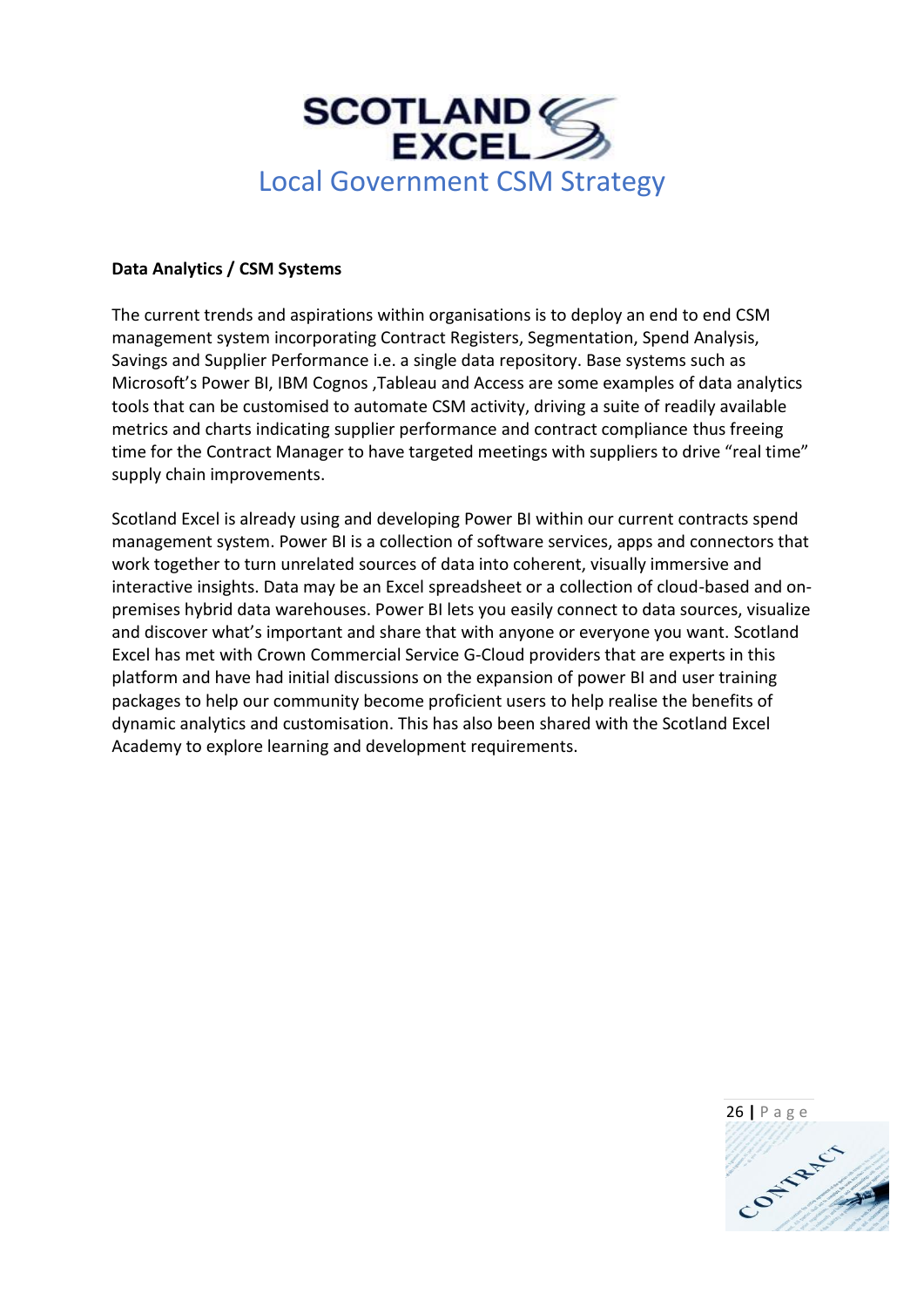



## Power Bi Output - Scotland Excel Organisation Level Spend & Savings

## **Recommendation**

Going forward the key recommendation of this strategy is to develop with the Scotland Excel IT team Power BI metrics to incorporate CSM, KPIs, Key Supplier and customer feedback surveys into the current dashboard at a Scotland Excel sector level, regional level and at a local council/member level. Our member organisations have read access to this platform already. We know that some member authorities are also using Power BI which will allow comparisons on supplier feedback, performance and pricing at framework and contract level giving an overarching sector wide view and a local view of supplier performance highlighting key suppliers and common themes which will drive targeted continuous improvement plans and better contract and supplier management.